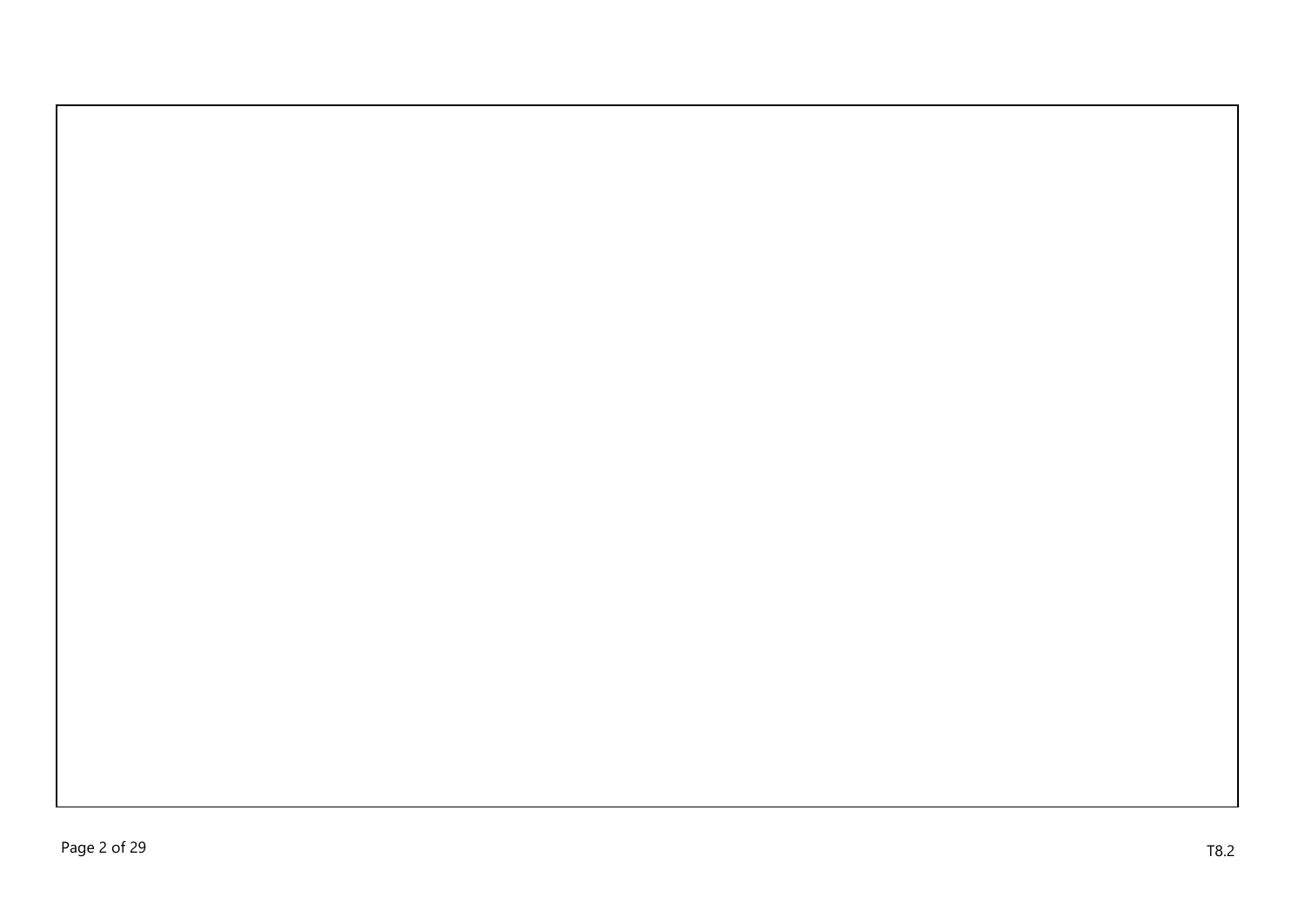| #              | Island | House Name   | Name                       | Sex | National ID | ، ه ، مرگ                                                                            | ىئرىتر                                                |
|----------------|--------|--------------|----------------------------|-----|-------------|--------------------------------------------------------------------------------------|-------------------------------------------------------|
| Male'          |        |              |                            |     |             |                                                                                      |                                                       |
| $\vert$ 1      | Male'  | G. Aabuhavaa | Ahmed Mohamed              | M   | A309642     | ى بە ئەرەپ                                                                           | ر ور د در در د                                        |
| $ 2\rangle$    | Male'  | G. Aanu      | Ali Najeeb Mohamed         | M   | A000255     | ی گرمگر                                                                              | أوسم سكفي ويتمدد والمحمد                              |
| $ 3\rangle$    | Male'  | G. Aanu      | Aishath Rizna              | F   | A093493     | ى بەرگەش                                                                             | قەرشۇق بوي تىگە                                       |
| $\overline{4}$ | Male'  | G. Aanu      | Ahmed Afzal                | M   | A093529     | ى بەرگەشىر                                                                           | גפלק גף ביצ                                           |
| $\overline{5}$ | Male'  | G. Aanu      | Mohamed Yasir              | M   | A100856     | ى بەرگەش                                                                             | وره دو پژسونر                                         |
| $\overline{6}$ | Male'  | G. Aawaaz    | Aminath Khuzaima           | F   | A032661     | ى بە ئەتى                                                                            | أأزجر سكرة المتجاريح                                  |
| 7              | Male'  | G. Aawaaz    | Hussain Athif              | M   | A032662     | ى بە ئەھ                                                                             | جرسكمر شرقر ومحبوقر                                   |
| 8              | Male'  | G. Aawaaz    | Hassan Faisal              | M   | A032673     | ى بەلگەن                                                                             | يزخش تماريده                                          |
| 9              | Male'  | G. Aawaaz    | Ibrahim Rasheed            | M   | A032674     | ر په ده ه<br>د ۱ مرکز م                                                              | رە ئرىر ئىسىمى ئىشىمى                                 |
| 10             | Male'  | G. Aawaaz    | Mohamed Shujau             | M   | A034100     | ى بە ئەھ                                                                             | وره رو د ووو و<br>د <i>بر د ح</i> ر د سنون <u>ويو</u> |
| 11             | Male'  | G. Aawaaz    | Mausooma Ibrahim           | F   | A056401     | ى بە ئەھ                                                                             | ەھ ترىرى<br>ر د دوء                                   |
| 12             | Male'  | G. Aawaaz    | Ahmed Suzayr               | M   | A056402     | ى بەلگەن                                                                             | ره رو د ده و                                          |
| 13             | Male'  | G. Aawaaz    | Nahusam Ibrahim            | M   | A081236     | ى بەلگەنى                                                                            | برويره مقتربه                                         |
| 14             | Male'  | G. Aawaaz    | Ali Mausoom                | M   | A081294     | ى بەلگەن                                                                             | $rac{1}{2}$                                           |
| 15             | Male'  | G. Aawaaz    | Mohamed Shaif              | M   | A104928     | $\overset{o}{\sim} \overset{\not\sim}{\sim} \overset{o}{\sim} \cdot$ $\cdot$ $\cdot$ | ورەرو ئىگەنى                                          |
| 16             | Male'  | G. Aawaaz    | Mariyam Sana               | F.  | A104929     | ى بەلگەن                                                                             | ر ه ر ه<br>د بربر د<br>ۇرتىر                          |
| 17             | Male'  | G. Aawaaz    | Nizeema                    | F.  | A104986     | ى بە ئەھ                                                                             | سرىپوځ                                                |
| 18             | Male'  | G. Aawaaz    | Aminath Nashaath           | F   | A123925     | ى بەلگەن                                                                             | أثر حريره<br>سرڪ ته تر                                |
| 19             | Male'  | G. Aawaaz    | Fathimath Yumna            | F   | A123926     | ى بە ئەھ                                                                             | توجد ووعر                                             |
| 20             | Male'  | G. Aawaaz    | MOHAMED LAISH SUZAIR       | M   | A333794     | 850.5                                                                                | ورەرو كېرىش مەرىر                                     |
| 21             | Male'  | G. Aawaaz    | Fathimath Ashwa Aboobakuru | F.  | A347056     | ر به ۱۶۶۶<br>د ۱ هرمني                                                               | 77/77/90/29/95                                        |
| 22             | Male'  | G. Aawaaz    | Mohamed Yooh Athif         | M   | A349446     | 85.3.5                                                                               | כנסנפ חד ביטי                                         |
| 23             | Male'  | G. Adhunee   | Abdulla Rasheed            | M   | A012075     | ی کروگرمبر                                                                           | مَدْهُ مَّرْاللَّهُ مَرَسُومَّر                       |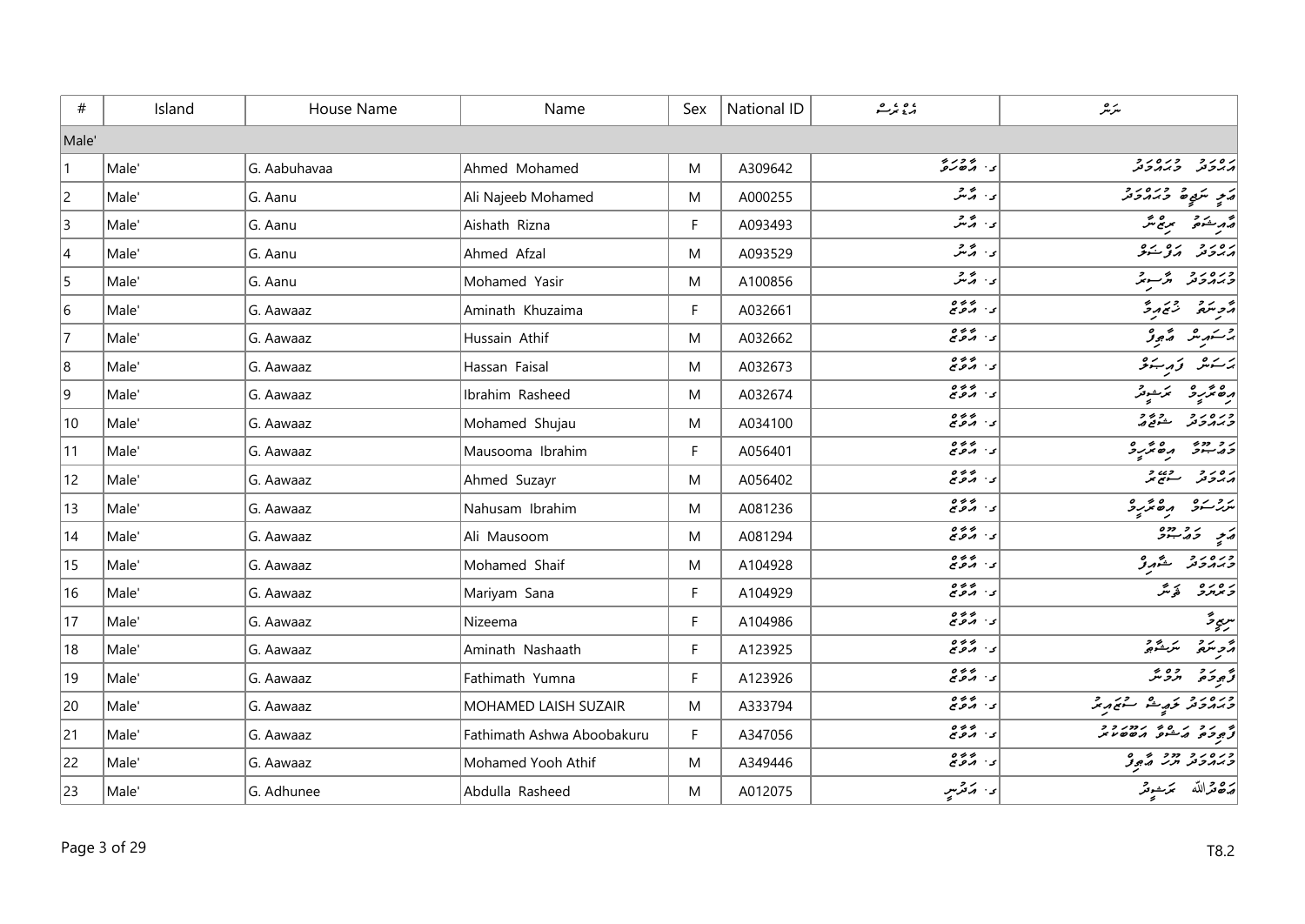| 24 | Male' | G. Adhunee      | Mariyam Rasheeda        | F           | A035055 | ء سر تر تر سير                   | د ۱۵ ده پر غیر تگر                                                                                                      |
|----|-------|-----------------|-------------------------|-------------|---------|----------------------------------|-------------------------------------------------------------------------------------------------------------------------|
| 25 | Male' | G. Adhunee      | Mohamed Muaz            | M           | A042670 | ا د · مرکز میر                   | כנסנכ כבב<br>כ <i>ג</i> ונכת כולנ                                                                                       |
| 26 | Male' | G. Adhunee      | Aishath Mufliha Ziyadh  | $\mathsf F$ | A339104 | <sub>ی</sub> پر مرکز سر          | ومشاه ووجد بمرمد                                                                                                        |
| 27 | Male' | G. Adhunee      | FATHIMATH ZUHA ZIYADH   | F           | A339106 | <sub>ی</sub> گروگرسیه            | و د د دو.<br>زوده د سم                                                                                                  |
| 28 | Male' | G. Adhunee      | Ahmed Aman Rasheed      | M           | A368010 | <sub>ی</sub> پر مرکز سر          | رەر دېرى كەنبەتە                                                                                                        |
| 29 | Male' | G. Adhunee aage | Hassan Shan Adnan       | M           | A347164 | ى ئەقرىبرىدى                     | ىر كەش كەش كەنگەش كەنگەنلىر                                                                                             |
| 30 | Male' | G. Ainaa        | Hawwa Mohamed           | F.          | A011382 | ا د ستمبر میگر                   | ים ביםנב                                                                                                                |
| 31 | Male' | G. Ainaa        | Umar Mohamed            | M           | A069774 | ى ئەمرىتر                        | כנ כנסנב<br>גביל במבכנ                                                                                                  |
| 32 | Male' | G. Ainaa        | Hussain Riyaz           | M           | A077901 | ا د سر مگر مگر                   | برسكريش المريرشة                                                                                                        |
| 33 | Male' | G. Ainaa        | Ibrahim Faisal          | M           | A078315 | ى بە ئەرىتى                      | رە ئەر ئەسكى                                                                                                            |
| 34 | Male' | G. Ainaa        | Mariyam Zeenath         | F           | A078316 | <sub>ی</sub> . م <i>م</i> مرینگر |                                                                                                                         |
| 35 | Male' | G. Ainaa        | Aminath Umar Mohamed    | F           | A078317 | ى بە ئەرىتى                      | أثم شروع وره دو                                                                                                         |
| 36 | Male' | G. Ainaa        | Abdulla Riyaz           | M           | A144068 | ، ئەمرىتر                        | رەقراللە مەرگەنە                                                                                                        |
| 37 | Male' | G. Ainaa        | Fathimath Samaa         | $\mathsf F$ | A342406 | ى بە ئەرىتى                      | قەچە ئەڭ                                                                                                                |
| 38 | Male' | G. Ainaa        | Ismail Zain Umar        | M           | A342407 | ، ئەمەيىتى                       | أر مشرح و علي الله الله و در د                                                                                          |
| 39 | Male' | G. Angoohaa     | Fathimath Hushama       | $\mathsf F$ | A027405 | ى سەھەتىر                        | قرم فريدة والمستورثة                                                                                                    |
| 40 | Male' | G. Angoohaa     | Reki Beefaanu           | F           | A038425 | ى سەھەتىر                        | ى<br>ئىرىپ ھوڭەنتىر                                                                                                     |
| 41 | Male' | G. Angoohaa     | Aishath Shihama         | F.          | A063468 | ى سىردە ئە                       | و د د د د د د د د د کلی<br>مرکز د د د د کرد کلی                                                                         |
| 42 | Male' | G. Angoohaa     | Aminath Shiyama         | F           | A069448 | ى بە ئەسرىيە س                   |                                                                                                                         |
| 43 | Male' | G. Angoohaa     | Hassan Adam             | ${\sf M}$   | A070416 | ى بەكەنىڭ گ                      | بر ہے میں ایک ایک میں تحریک                                                                                             |
| 44 | Male' | G. Angoohaa     | Saadhin Mohamed Rasheed | M           | A340796 | ى سىردە ئە                       | ر محمد می در در در محمد برگست در این در این در این در این در این در این در این در این در این در این در این دا<br>مراسمه |
| 45 | Male' | G. Angoohaa     | Hussain Ahsam           | M           | A340980 | ى سەھەتىر                        | ج سکور میں مدیر کر دی جات                                                                                               |
| 46 | Male' | G. Aris         | Abdulla Ali Naseer      | M           | A010344 | ا <sup>ی م</sup> رسمبرگ          | مَعْقَدَاللّهِ مَعِ مَرَجِعَ                                                                                            |
| 47 | Male' | G. Aris         | Shamoon Jaleel          | M           | A149327 | <sub>ی</sub> پر مرکب میرک        | شەھەر ئەمرىتى                                                                                                           |
| 48 | Male' | G. Aris         | AHMED AZAN              | M           | A151854 | ا <sup>ی م</sup> رسمبرگ          | دەر دەپرە ھەترىتر                                                                                                       |
| 49 | Male' | G. Aris         | Aishath Shanaz          | F           | A167389 | ى سىمىرىشە                       | ۇرىشكى ئىشترى                                                                                                           |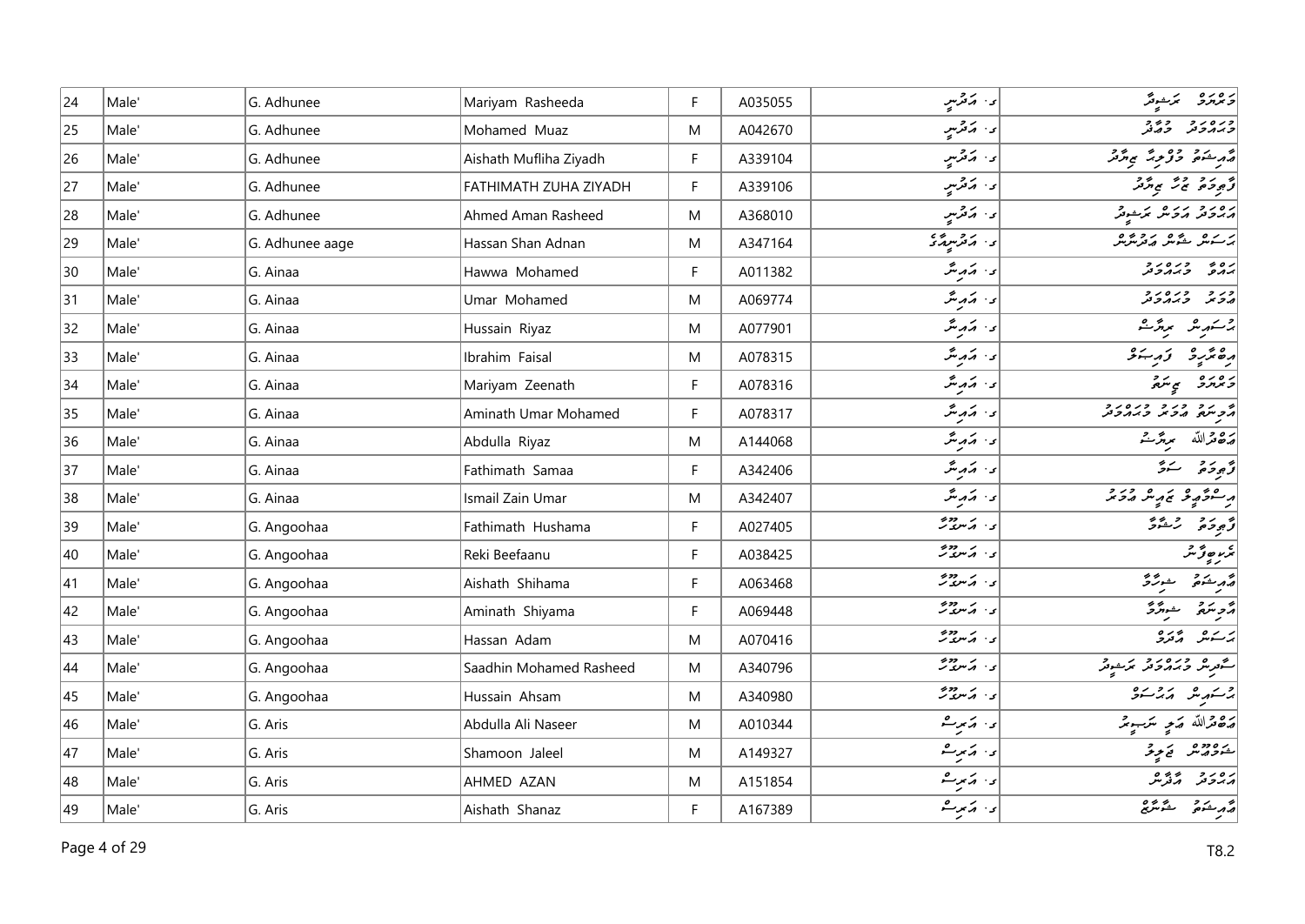| 50 | Male' | G. Aris           | Ali Nafiu                 | M         | A344304 | ی پر محرک                | سَّعرِ <i>م</i> ُ<br>ەسمىيە               |
|----|-------|-------------------|---------------------------|-----------|---------|--------------------------|-------------------------------------------|
| 51 | Male' | G. Aris           | Ibrahim Shinaan           | M         | A350630 | ی په کمپر ک              | وە پۇرۇ<br>ے۔مگر <i>م</i> گر              |
| 52 | Male' | G. Aris           | Mohamed Lihaz             | M         | A363622 | ى سىمىرىشە               | و ره ر د<br><i>و پر</i> پر تر<br>عرشيح    |
| 53 | Male' | G. Aroosha Manzil | Mariyam Ameeza            | F         | A024167 | ى سەھرىشكە كەنگىنى بى    | ر ه بر ه<br><del>د</del> بربر و<br>تزيرتج |
| 54 | Male' | G. Aroosha Manzil | Hassan Rasheed            | M         | A033911 | ى سىردە ئەر ئەر ئىچ      | ىر كەش ئىزىشوش                            |
| 55 | Male' | G. Aroosha Manzil | Aishath Rasheeda          | F         | A033914 | ى سەھەت ئەر ئەر بولى     | مەر ئىكى ئىم ئىسى ئىگە                    |
| 56 | Male' | G. Aroosha Manzil | Fathimath Afeefa          | F         | A051292 | ى سەھەت ئەر ھەي بى       | وٌمِ دَمَ إِنَّ                           |
| 57 | Male' | G. Aroosha Manzil | Mamdhooh                  | M         | A051374 | ى سەھرىشكە كەنگىنى بى    | ر ه دوه<br><del>د</del> و توبر            |
| 58 | Male' | G. Aroosha Manzil | Adam Agleem               | M         | A051401 | ى سەھرىشكە ئىرىمى ئى     | پھر و<br>مرکور<br>برء جرى                 |
| 59 | Male' | G. Aroosha Manzil | Moosa Rameez              | M         | A051420 | ى سەرەھەر ئەرەپ ئى       | روم تمرد می                               |
| 60 | Male' | G. Aroosha Manzil | Ibrahim Shahid Ismail     | M         | A053329 | ى ئەمەر ئەر ئەر ئىس ئى   | رەنزىر ئىسىر ئىر ئىر                      |
| 61 | Male' | G. Aroosha Manzil | Ahmed Naeem               | M         | A060349 | ى سىر ئەتتىر ئىس ئىس ئىس | ر ه ر د<br>م.ر د تر<br>سكەپە              |
| 62 | Male' | G. Aroosha Manzil | Hussain Naeem             | M         | A074533 | ى بەردىستۇر شرىي تى      | جاسكونكر الكرموق                          |
| 63 | Male' | G. Aroosha Manzil | Hamdhoon Afeef            | M         | A080985 | ى ئەترىشۇر ئىرىگى ئى     | ק פרקים - ה'קֶיר ל                        |
| 64 | Male' | G. Aroosha Manzil | Mohamed Rifaah            | M         | A096387 | ر دود مورد در د          | ورەر د<br><i>دى</i> رمەن برۇر             |
| 65 | Male' | G. Aroosha Manzil | Aminath Aroosha           | F         | A096674 | ى سەھرىشكە كەنگىنى بىلى  | أزمر بزة<br>ەردومىيە                      |
| 66 | Male' | G. Aroosha Manzil | Shehenaz                  | F         | A148989 | ى سەرەھەر ئەرەپ ئى       | ے بر بر مربع<br>مشر <i>د متر</i> بع       |
| 67 | Male' | G. Aroosha Manzil | Mohamed Husham Moosa      | M         | A153948 | ى ئەمەشكەت سىنجاش        | ورەر د د دە « د                           |
| 68 | Male' | G. Aroosha Manzil | Abdulla Naeem             | M         | A155650 | ى ئەترىشۇ ئەس ئو         | أرە داللە سَمْدٍ د                        |
| 69 | Male' | G. Aroosha Manzil | Shaffan Ibrahim Shahid    | M         | A317816 | ى بەردىستۇر شرىي تى      | خەر ئىگە رە ئۇر ئىسىرلىر                  |
| 70 | Male' | G. Aroosha Manzil | Hawwa Aroosha             | F         | A353029 | ى ئەترىشۇر ئىرىگى ئى     | رە پەردى<br>بەرە يەترىش                   |
| 71 | Male' | G. Aroosha Manzil | Aishath Shaima Moosa      | F         | A371604 | ر دود مورد در د          | ۇرىدۇ شەرۇ ۋى                             |
| 72 | Male' | G. Aroosha Manzil | Fathimath Shama Moosa     | F         | A371606 | ى سەھرىشكە ئىرىمى ئى     | وٌ ورو شرق ولگ                            |
| 73 | Male' | G. Athena         | Abdul Sattar Ali          | M         | A055826 | ى ئەھمەتىگە              | גם כם גם גבי בית                          |
| 74 | Male' | G. Athena         | Ali Hud Abdul Sattar      | M         | A150278 | ى ئەمچىگە                | ג כל גם כם גם זיכ                         |
| 75 | Male' | G. Athena         | Ismail Looth Abdul Sattar | ${\sf M}$ | A330121 | ى ئەھمەتىگە              | a Call Call 100 1010                      |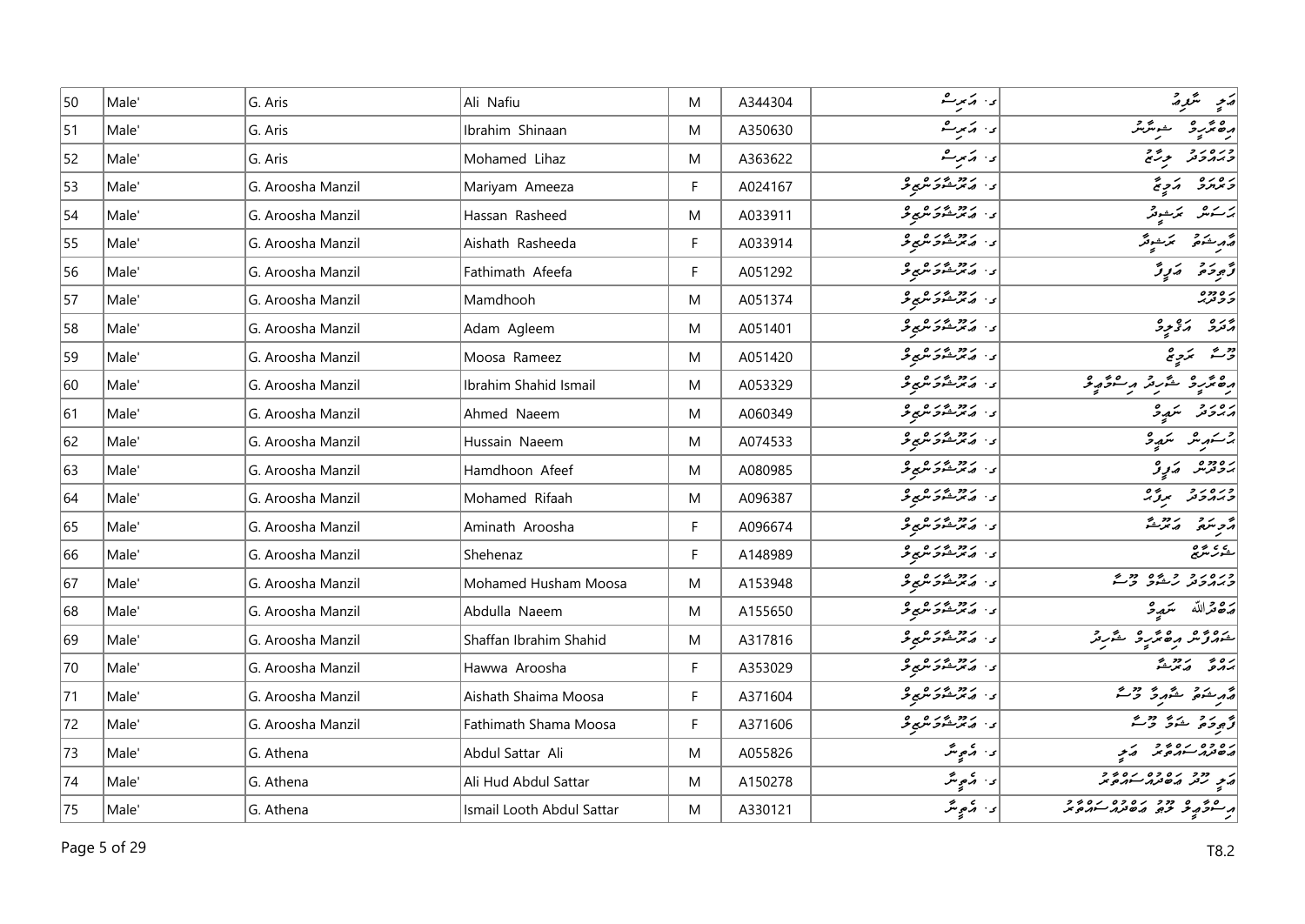| 76  | Male' | G. Baani         | Hazim Rasheed                | M           | A023544 | $\frac{1}{2}$                                                                                                                                                                                                                                                                                                                                                                                                                          | چې د ترخونه<br>ترڅې ترخونه<br>نوڅه ترخونه                                  |
|-----|-------|------------------|------------------------------|-------------|---------|----------------------------------------------------------------------------------------------------------------------------------------------------------------------------------------------------------------------------------------------------------------------------------------------------------------------------------------------------------------------------------------------------------------------------------------|----------------------------------------------------------------------------|
| 77  | Male' | G. Baani         | Jameela Hussain              | F           | A033548 | ای- گامبر<br>ا                                                                                                                                                                                                                                                                                                                                                                                                                         |                                                                            |
| 78  | Male' | G. Baani         | Mohamed Rasheed              | M           | A033549 | $\overline{\begin{array}{ccc} & \overline{\begin{array}{c} & \overline{\begin{array}{c} \\ \overline{\begin{array}{c} \\ \overline{\end{array}}\\ \overline{\end{array}}\\ \overline{\end{array}}} \\ \overline{\end{array}}}$                                                                                                                                                                                                         | وره رو کرشونر<br>وبردونر کرشونر                                            |
| 79  | Male' | G. Baani         | Sara                         | E           | A039801 | $\overline{\begin{array}{ccc} & \overline{\begin{array}{c} & \overline{\begin{array}{c} \\ \mathbf{0} & \mathbf{0} \end{array}} \\ \mathbf{0} & \mathbf{0} \end{array}} \end{array}}$                                                                                                                                                                                                                                                  | سەتە                                                                       |
| 80  | Male' | G. Baani         | Ahmed Mazin                  | M           | A046120 | ای گھیں<br>ا                                                                                                                                                                                                                                                                                                                                                                                                                           | رەر ئەتبە                                                                  |
| 81  | Male' | G. Baani         | Eman Rasheed                 | F           | A052633 | ای گھس                                                                                                                                                                                                                                                                                                                                                                                                                                 | ړ څکر کرشونر                                                               |
| 82  | Male' | G. Baani         | Mohamed Nabaal Rasheed       | M           | A166518 | ای گھیں<br>ا                                                                                                                                                                                                                                                                                                                                                                                                                           |                                                                            |
| 83  | Male' | G. Baani         | Shayan Hussain               | F           | A331295 | ى . ئەسر                                                                                                                                                                                                                                                                                                                                                                                                                               | شەھرىر برگىرمىر                                                            |
| 84  | Male' | G. Baarish       | Mohamed Shimal Ali           | M           | A024976 | ى ، ھٌ پرڪ                                                                                                                                                                                                                                                                                                                                                                                                                             | ورەرو جوڭ كەر                                                              |
| 85  | Male' | G. Baarish       | Hawwa Shibana                | F           | A073424 | <br>  د گامېر شه                                                                                                                                                                                                                                                                                                                                                                                                                       | رە ئەھەر                                                                   |
| 86  | Male' | G. Baarish       | Fathimath Latheefa Shimal    | F           | A080667 | ئەڭ ئىرىشە                                                                                                                                                                                                                                                                                                                                                                                                                             | ژُودۇ دۇر شۇد                                                              |
| 87  | Male' | G. Baarish       | Badurunnisa Ali              | F           | A149004 | <br> ۍ گه مرشو                                                                                                                                                                                                                                                                                                                                                                                                                         | ק ככפת היה היק                                                             |
| 88  | Male' | G. Baarish       | Ahmed Shawwaf Shihabu        | M           | A241999 | $\begin{array}{c c} \mathbf{2} & \mathbf{3} & \mathbf{1} \\ \mathbf{2} & \mathbf{3} & \mathbf{1} \\ \mathbf{3} & \mathbf{1} & \mathbf{1} \\ \mathbf{4} & \mathbf{1} & \mathbf{1} \\ \mathbf{4} & \mathbf{1} & \mathbf{1} \\ \mathbf{4} & \mathbf{1} & \mathbf{1} \\ \mathbf{4} & \mathbf{1} & \mathbf{1} \\ \mathbf{4} & \mathbf{1} & \mathbf{1} \\ \mathbf{4} & \mathbf{1} & \mathbf{1} \\ \mathbf{4} & \mathbf{1} & \mathbf{1} \\ \$ | رەر دېم دەپ دەر                                                            |
| 89  | Male' | G. Baarish       | Mohamed Shaihan Hassan       | M           | A327872 | ى . ھَىمْرىشە                                                                                                                                                                                                                                                                                                                                                                                                                          | ورەرو خىر شىر ئەسەس                                                        |
| 90  | Male' | G. Bashima Villa | Aishath Ibaanaa Khaleel      | F           | A335537 | ى ئەردۇرۇ                                                                                                                                                                                                                                                                                                                                                                                                                              | مەستىم مەمگە ئېچى                                                          |
| 91  | Male' | G. Bashima Villa | Ahmed Azhad Hykal            | M           | A343377 | ى ئەردۇرۇ                                                                                                                                                                                                                                                                                                                                                                                                                              | גפני גפני הגיל                                                             |
| 92  | Male' | G. Bashima Villa | Mohamed Yazdhan Hydar        | M           | A351764 | <sub>ى: ھَ</sub> ىرِدُّ <sub>مِر</sub> دُّ                                                                                                                                                                                                                                                                                                                                                                                             | ورەرو رەپەر ئەدىر                                                          |
| 93  | Male' | G. Bashima Villa | Aishath Zeena Hydar          | F           | A351765 | ى قىرىۋە ئە                                                                                                                                                                                                                                                                                                                                                                                                                            | مەر شكىمى ئوپىگە ئەر قرىر                                                  |
| 94  | Male' | G. Bavana        | Abdul Sattar Moosa           | M           | A033565 | ى بە ئەركىر                                                                                                                                                                                                                                                                                                                                                                                                                            | נסכם נסמכ"ס מ"מ"<br>השנה ייחודית כיי                                       |
| 95  | Male' | G. Bavana        | Rugiyya Saeed                | $\mathsf F$ | A063592 | ى بە ھەتىر                                                                                                                                                                                                                                                                                                                                                                                                                             |                                                                            |
| 96  | Male' | G. Bavana        | Fathimath Nihla Abdul Sattar | F           | A127981 | ى بە ئەتەر                                                                                                                                                                                                                                                                                                                                                                                                                             | י גב קסף גם כם גם כם <del>.</del><br>צי <i>פכ</i> ם יימי <del>ל</del> בשתח |
| 97  | Male' | G. Bavana        | Mohamed Naufal Abdul Sattar  | M           | A127982 | ى بە ھۇنىڭر                                                                                                                                                                                                                                                                                                                                                                                                                            | 2 מ 0 מ 2 מ 2 מ 2 מ 2 מ 2 מ 2 2 מ<br>3 מ 2 מ 2 מ 2 מ 2 מ 2 מ 2 מ 2 מ 2 מ   |
| 98  | Male' | G. Bavana        | Aminath Nabeela Abdul Sattar | F           | A325169 | ى ئەقەتىر                                                                                                                                                                                                                                                                                                                                                                                                                              | י מר מסיל מסינת - 1970<br>הקייטת יינסיק הסינה - התתיב                      |
| 99  | Male' | G. Bavana        | Ahmed Nabeeh Abdul Sattar    | M           | A357210 | ى بە ئەتىر                                                                                                                                                                                                                                                                                                                                                                                                                             |                                                                            |
| 100 | Male' | G. Blue Valley   | AMINATH NASIHA               | F.          | A303685 | — ودوء<br> ی- صفره م                                                                                                                                                                                                                                                                                                                                                                                                                   | أقرحتم الترسوقه                                                            |
| 101 | Male' | G. Blue Valley   | Aishath Malsa                | F           | A338801 | — ودوء<br> ی- صوفوی                                                                                                                                                                                                                                                                                                                                                                                                                    | ۇرىشى دۇڭ                                                                  |
|     |       |                  |                              |             |         |                                                                                                                                                                                                                                                                                                                                                                                                                                        |                                                                            |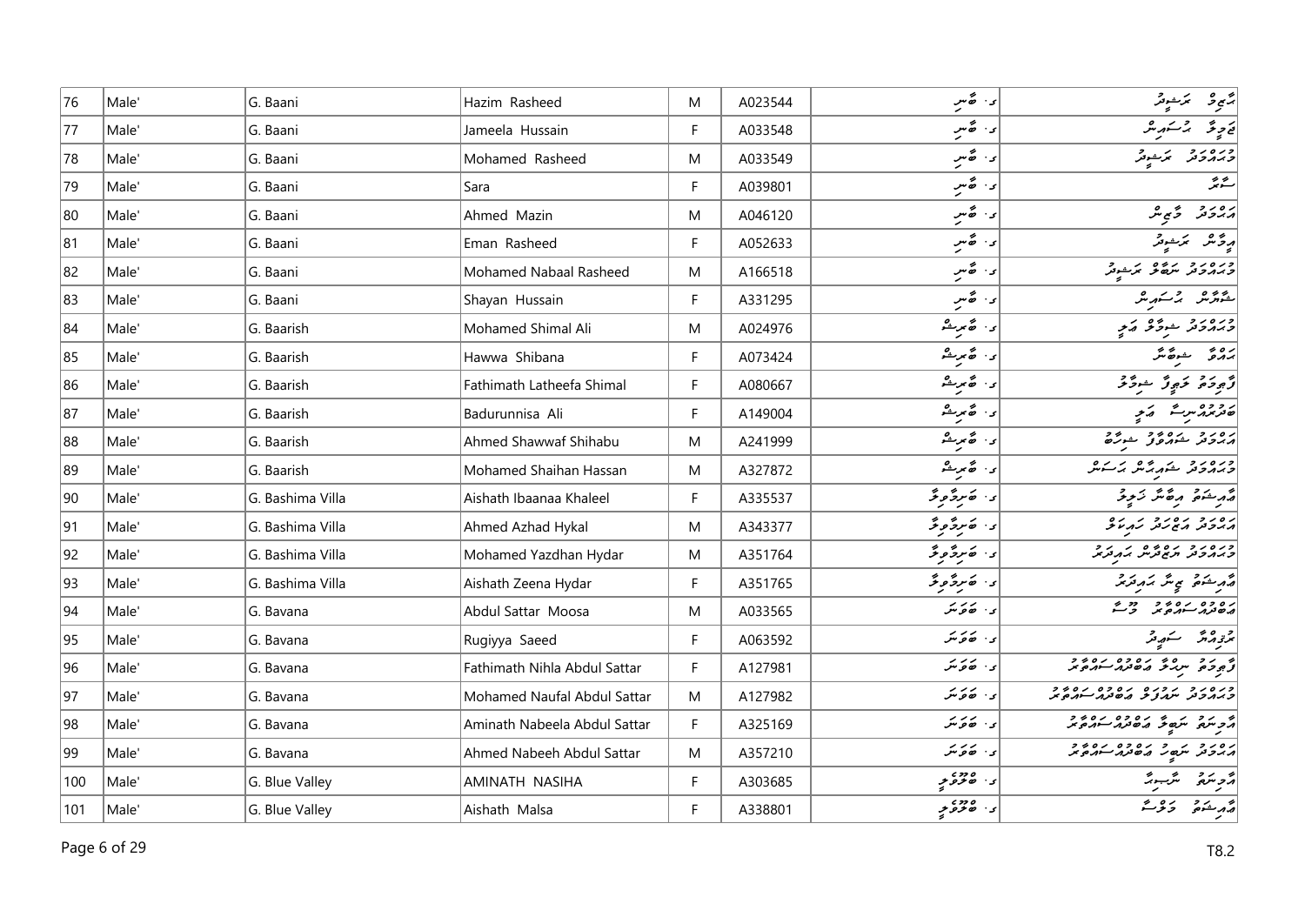| 102 | Male' | G. Blue Valley | Shiyaz Mohamed          | M           | A362090 | ا د ۱۵ هجر <i>ه د</i>                   | و رە ر د<br><i>د بە</i> پەر<br>  شەدىرى<br> - |
|-----|-------|----------------|-------------------------|-------------|---------|-----------------------------------------|-----------------------------------------------|
| 103 | Male' | G. Blue Valley | Nauma Mohamed           | F           | A362215 | ى ھۆۋىي                                 | سروی<br>و ر ه ر د<br>تر پر ژ تر               |
| 104 | Male' | G. Blue Valley | Hassan Shakir           | M           | A362287 | ى ھۆۋىي                                 | برستىش ئىقى <sub>مى</sub> ر                   |
| 105 | Male' | G. Blue Valley | Aishath Maaisha         | F           | A368467 | - ودو ،<br>ی- ځونونو                    | أقهر شكافهم المتحافيظ                         |
| 106 | Male' | G. Coral Sea   | Azeeza Abdulla          | F           | A022452 | <br>  <sub>ى</sub> تۈنروپ               | صَبِيءَ صَصْحَراللّه                          |
| 107 | Male' | G. Coral Sea   | Abdulla Saeed           | M           | A026591 | ى ئىمىر ئۇسى                            | رەقمەللە سىھەتر                               |
| 108 | Male' | G. Coral Sea   | Ibrahim Abdulla         | M           | A027503 | ى ئىمىر ئۇسى                            | مرە ئرىرو مەھىراللە                           |
| 109 | Male' | G. Coral Sea   | Hawwa Zahira            | $\mathsf F$ | A037686 | ى ئىمىر ئۇسى                            |                                               |
| 110 | Male' | G. Coral Sea   | Mohamed Abdulla         | M           | A050120 | <sub>ى</sub> بىم ئەرەب                  | وره رو ده دالله                               |
| 111 | Male' | G. Coral Sea   | Zahiya Abdulla          | F           | A060851 | ى ئىم ئىر ۋېسو                          | تج ستر مكافة الله                             |
| 112 | Male' | G. Coral Sea   | Shiuna Abdulla          | F           | A071243 | - بوروب<br> ی لاتروپ                    | خورشر كرك قرالله                              |
| 113 | Male' | G. Coral Sea   | Ahmed Abdulla           | M           | A077845 | __ <i>_____</i><br>ای توپروپ            | م و د م م م الله                              |
| 114 | Male' | G. Coral Sea   | Shareefa Abdulla        | F           | A096231 | <sub>ى</sub> ئىتمۇمىيە                  | ش <i>ەمرىر مەھەر</i> اللە                     |
| 115 | Male' | G. Coral Sea   | Umar Azaan Ibrahim      | M           | A103126 | <sub>ى</sub> بىم ئەبۇب                  | גביג גווים תסובקב                             |
| 116 | Male' | G. Coral Sea   | Abdulla Aseel Mohamed   | M           | A122337 | ، ئىمگە ئەسىر                           | رە داللە كەسوگر دېرەرد                        |
| 117 | Male' | G. Coral Sea   | Aishath Zara Mohamed    | F           | A353940 | ، ئىم ئەيمۇب                            | د مشتور د د دره د د                           |
| 118 | Male' | G. Coral Sea   | Ali Viaam Ibrahim       | M           | A362338 | ، پيمبروب                               | أيجو ومؤثر مره بمربر                          |
| 119 | Male' | G. Crab Tree   | Sama Ali                | F           | A027997 | ر به عر <i>ه ه م</i> ر                  | $\frac{1}{2}$ $\frac{2}{2}$                   |
| 120 | Male' | G. Crab Tree   | Ahmed Saif Ali          | M           | A027998 | 5000000000                              | برورج سكهرو كمي                               |
| 121 | Male' | G. Crab Tree   | Mohamed Shafi Ali       | M           | A027999 | ر و <i>و ه</i> ه هم پر                  | ورەرو ئۇيە كەي                                |
| 122 | Male' | G. Crab Tree   | Ali Ahmed               | M           | A033020 | ی د ه ه ه ه پر                          | أقدم المردور                                  |
| 123 | Male' | G. Dhugethi    | Ismail Shujau           | M           | A034932 | ى بەرىمى<br>ئ                           | وسنوح ينقيم                                   |
| 124 | Male' | G. Dhugethi    | Sofoora Hassan          | $\mathsf F$ | A051541 | ی گرومی                                 | سەۋىر برىسىر                                  |
| 125 | Male' | G. Dhugethi    | Thanaa Ismail           | F           | A165417 | <br>  ی۰ تر <sub>ک</sub> ح <sub>ج</sub> | پر شهر موسر پر و                              |
| 126 | Male' | G. Dhugethi    | Afaa Mohamed            | F           | A167015 | د قرى ج                                 | د و ده د و د                                  |
| 127 | Male' | G. Dhugethi    | Fathimath Sadhna Hassan | F           | A215753 | —<br> ی- فرد مح                         | ۇ بەرە سەدە ئەسەر                             |
|     |       |                |                         |             |         |                                         |                                               |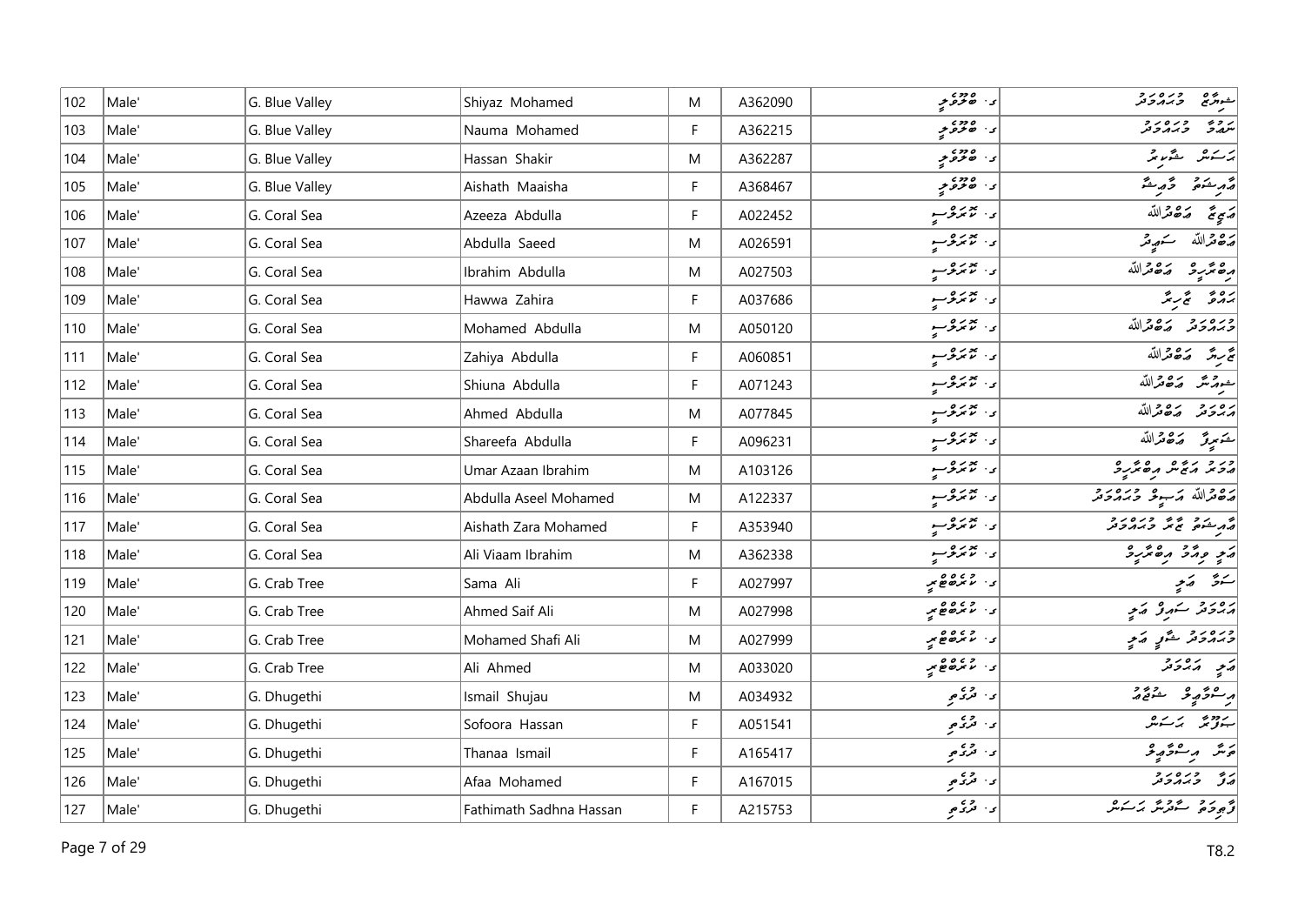| 128 | Male' | G. Dhugethi      | Rifa Mohamed           | F | A328788 | و ، تروم<br>و : ترومج | برو ورەرو                                                                                                                                                                   |
|-----|-------|------------------|------------------------|---|---------|-----------------------|-----------------------------------------------------------------------------------------------------------------------------------------------------------------------------|
| 129 | Male' | G. Ethumaa Villa | Ibrahim Ali            | M | A011964 | ، دودود               | ەھ ئۈرۈ                                                                                                                                                                     |
| 130 | Male' | G. Ethumaa Villa | Mohamed Manik          | M | A043683 |                       | כ גם גבג<br><i>ב ג</i> וג <i>ב</i> וגד ייגיו                                                                                                                                |
| 131 | Male' | G. Ethumaa Villa | Hassan Ali             | M | A044438 | -- موڅونځ             | پرستمبر کامی                                                                                                                                                                |
| 132 | Male' | G. Ethumaa Villa | Hawwa Ali Fulhu        | F | A044466 | ى بەدە ئوقر           | بره پی پروژ                                                                                                                                                                 |
| 133 | Male' | G. Ethumaa Villa | Mohamed Raidh Ibrahim  | M | A106229 | ى بەدە بوقى           | כנסנכ המב תפתיפ                                                                                                                                                             |
| 134 | Male' | G. Ethumaa Villa | Aminath Fazeena        | F | A122826 | — موځ وڅ              | تەجەسىتى ئىس ئىر                                                                                                                                                            |
| 135 | Male' | G. Ethumaa Villa | Aishath Ali Fulhu      | F | A122969 | - ، دو و و و څ        | أقهر شكافه الكافية والمحمد                                                                                                                                                  |
| 136 | Male' | G. Ethumaa Villa | Mariyam Fuzna          | F | A141831 | - ، دو و و ژ          | د ۵ د د ۶ و پر                                                                                                                                                              |
| 137 | Male' | G. Ethumaa Villa | Maryam Rizna           | F | A166248 | ، دودود               | ر ه ر ه<br>تر برگ<br>ىرىخ مىگە                                                                                                                                              |
| 138 | Male' | G. Ethumaa Villa | Ibrahim Farish         | M | A244652 | ، ، ، ، ، ، ، ، ،     | رەپزىر زىرگ                                                                                                                                                                 |
| 139 | Male' | G. Ethumaa Villa | Hawwa Ibthisham        | F | A335278 | — موځ وڅ              | $rac{1}{2}$                                                                                                                                                                 |
| 140 | Male' | G. Ethumaa Villa | Aishath Raidha Ibrahim | F | A351261 | ى بەدە ئوق            | ה<br>האשים האבל תסתיב                                                                                                                                                       |
| 141 | Male' | G. Ethumaa Villa | Mohamed Fahman         | M | A368359 | - موڅونځو             | ورەرو رەپەر<br><i>دىد</i> مەدىر <mark>ۆ</mark> رۈس                                                                                                                          |
| 142 | Male' | G. Ethumaa Villa | Khadheeja Fainan Ali   | F | A415370 | - ، دو و و ژ          | زَمِيعٌ ۗ وَمِرْسٌرٌ مَ مِهِ                                                                                                                                                |
| 143 | Male' | G. Ethumaa Villa | Fariheen Ali           | F | A415391 | - موڅونځ              | ق پرېد ه.                                                                                                                                                                   |
| 144 | Male' | G. Fasmandhu     | Abdulla Akhthar Waheed | M | A040085 | ى بە ئۇسىۋەتلەر       | رە داللە مەدە ئەيد                                                                                                                                                          |
| 145 | Male' | G. Fasmandhu     | HASSAN AMIR WAHEED     | M | A045634 | ى بە ئۇسكەن ئىرلىر    | برسك ومحامد وكرفر                                                                                                                                                           |
| 146 | Male' | G. Fasmandhu     | Thorig Mohamed         | M | A112591 | ى بە ئۇسىگەنگەنگەر    | په د وره د و.<br>چې د کارکونر                                                                                                                                               |
| 147 | Male' | G. Fasmandhu     | Mohamed Rayan Thoyyib  | M | A124476 | ى بى ھەر ھەتە         | כנסנב התהיית המתים                                                                                                                                                          |
| 148 | Male' | G. Fasmandhu     | Isra Akhthar Waheed    | F | A337894 | ى كۆر شەنزىلەر        | و هغه د ه د و و د د                                                                                                                                                         |
| 149 | Male' | G. Feeni         | Moosa Ali              | M | A039422 | ى - مەس               | $\begin{array}{c c}\n\hline\n\end{array}\n\begin{array}{c}\n\hline\n\end{array}\n\begin{array}{c}\n\hline\n\end{array}\n\begin{array}{c}\n\hline\n\end{array}\n\end{array}$ |
| 150 | Male' | G. Feeni         | Mohamed Mahid Moosa    | M | A039423 | د و د پ               | כנסק כ"כני כ"ש.<br>כמוכני כני כ"                                                                                                                                            |
| 151 | Male' | G. Feeni         | Fathimath Raufa Moosa  | F | A039424 | ى - مەس               | و ده ده وه «رم                                                                                                                                                              |
| 152 | Male' | G. Feeni         | Latheefa Ibrahim       | F | A039425 | د و د پ               | خبور مقترع                                                                                                                                                                  |
| 153 | Male' | G. Feeni         | Ali Malik Moosa        | M | A138278 | ى المحامل             | ړې د ورا د د                                                                                                                                                                |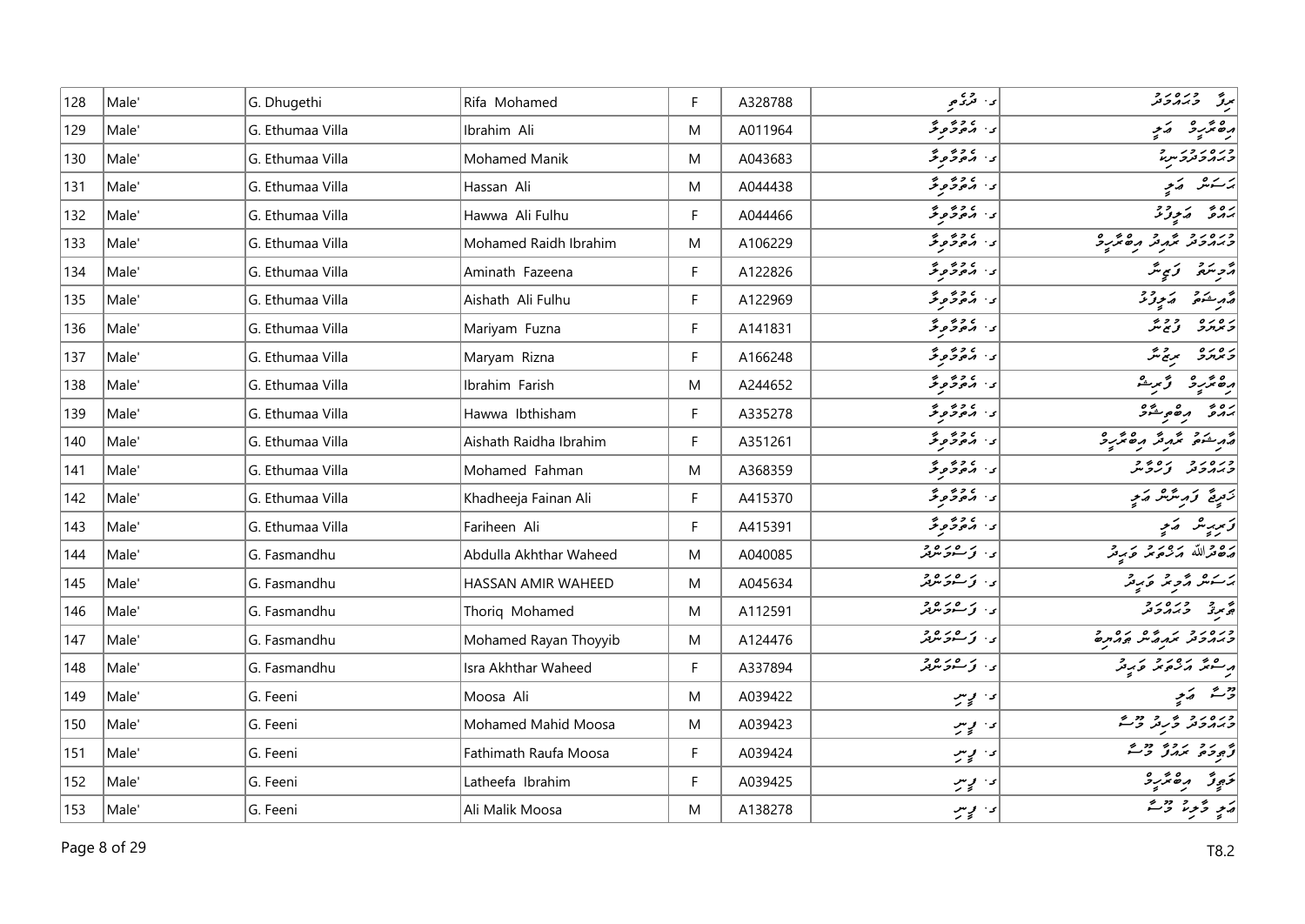| 154 | Male' | G. Fehimaage   | Shareefa Mohamed     | F  | A037038 | ى ئۇرگەنچ                     | و ره ر و<br><i>د ب</i> رگرفر<br> شەمورٌ  |
|-----|-------|----------------|----------------------|----|---------|-------------------------------|------------------------------------------|
| 155 | Male' | G. Fehimaage   | Fahudh Shareef       | M  | A075651 | <sub>ى</sub> ئۇرگۇمى          | وَرُمَّ شَهْرٍوْ                         |
| 156 | Male' | G. Fehimaage   | Fahudha Shareef      | F. | A075801 | ى كۆرگەنچ                     | تۇرلىق سىمبرى                            |
| 157 | Male' | G. Fehimaage   | Nahudha Shareef      | F  | A076758 | ى كۆرگەنچ                     | ىردىق خىمرو                              |
| 158 | Male' | G. Fehimaage   | Uhudhu Shareef       | M  | A141329 | ى كۆرگەنى                     | ەردو ھەمرى                               |
| 159 | Male' | G. Fenboahuraa | Shameema Zakariyya   | F. | A033460 | ے میں دیاتھ<br>یہ وسر تھاریخہ |                                          |
| 160 | Male' | G. Fenboahuraa | Ismail Shareef       | M  | A034112 | ی وه د ور<br>د و مرده رنگر    | ر شۇر ئىسىر                              |
| 161 | Male' | G. Fenboahuraa | Ahmed Ilham          | M  | A034113 | ی وه و و.<br>د و مرده رنگر    | ره د و د و ده<br>مدرو د مرمرد            |
| 162 | Male' | G. Fenboahuraa | Ahmed Amir           | M  | A035629 | ی وه د ورځ<br>ي گرمنځرنځه     | دەر د ئەرىر                              |
| 163 | Male' | G. Fenboahuraa | Aishath Nasfa Ahmed  | F  | A078028 | ، وه ۵ ورو<br>د و مرده رنگر   | و ديدو تر ده د ده د و                    |
| 164 | Male' | G. Fenboahuraa | Nivaan Ahmed         | M  | A099853 | ی وه و و.<br>د و مرده رنگ     | سرغ شهر بره بر د                         |
| 165 | Male' | G. Fenboahuraa | Ibrahim Jazeel       | M  | A362575 | ی وه د دی                     | رە ئرىر ئى ئى                            |
| 166 | Male' | G. Ferose      | Zameela Ahmed        | F  | A034933 | ى بۇ ئۈرگە                    | ى ئەچ ئەسىر ئەرە                         |
| 167 | Male' | G. Ferose      | Safiyya Ahmed        | F  | A045288 | ى بىر كېچە پ                  | ب وه ده دورو                             |
| 168 | Male' | G. Ferose      | Ahmed Mohamed        | M  | A046530 | ى بۇ ئۈرگە                    | ג סגב בג סגב<br>הגבע בגהבע               |
| 169 | Male' | G. Ferose      | Ali Naseem Ahmed     | M  | A046532 | ى بىر كېچىگە                  | أرجمج الكرسوف أكربر وحرفر                |
| 170 | Male' | G. Ferose      | Hussain Zameel       | M  | A046654 | ى بىر كېچە ھ                  |                                          |
| 171 | Male' | G. Ferose      | Abdulla Naseem Ahmed | M  | A046714 | ، ئەچرى                       | رە دالله مترجو مەدر                      |
| 172 | Male' | G. Ferose      | Mohamed Naseem Ahmed | M  | A059032 | ى ئۇتتىر ھ                    | כנסנכ נגרפ גםנכ<br>כמוכנת ייצייק ומכנת   |
| 173 | Male' | G. Ferose      | Ibrahim Zameel Ahmed | M  | A077822 | ى بۇ ئۇرغ                     | גם <i>ג'י</i> ב <sub>אב</sub> ב ג'יבע    |
| 174 | Male' | G. Ferose      | Shirumeen Ahmed      | F  | A104761 | ى بىر كېچە پ                  | جونژو شرکارو                             |
| 175 | Male' | G. Ferose      | Fatheen Abdul Gayoom | M  | A114209 | ى بىر تۈنۈگ                   | د ه ده ده ده ده ده<br>از موسر مان مرد در |
| 176 | Male' | G. Funfalhu    | AHMED SHIYAM         | M  | A064259 | ى - تۇشمەرچ                   | أبره رو سفورده                           |
| 177 | Male' | G. Funfalhu    | Adam Shafeeg         | M  | A080718 | ى - تۇشمەرچ                   | پره شکونځ                                |
| 178 | Male' | G. Funfalhu    | Hawwa Adam           | F. | A080719 | ى بۇشۇرۇ                      | ره په پوره<br>پردگل گرفرچ                |
| 179 | Male' | G. Funfalhu    | Aishath Siuna Moosa  | F. | A080731 | ى - تۇشۇڭر                    |                                          |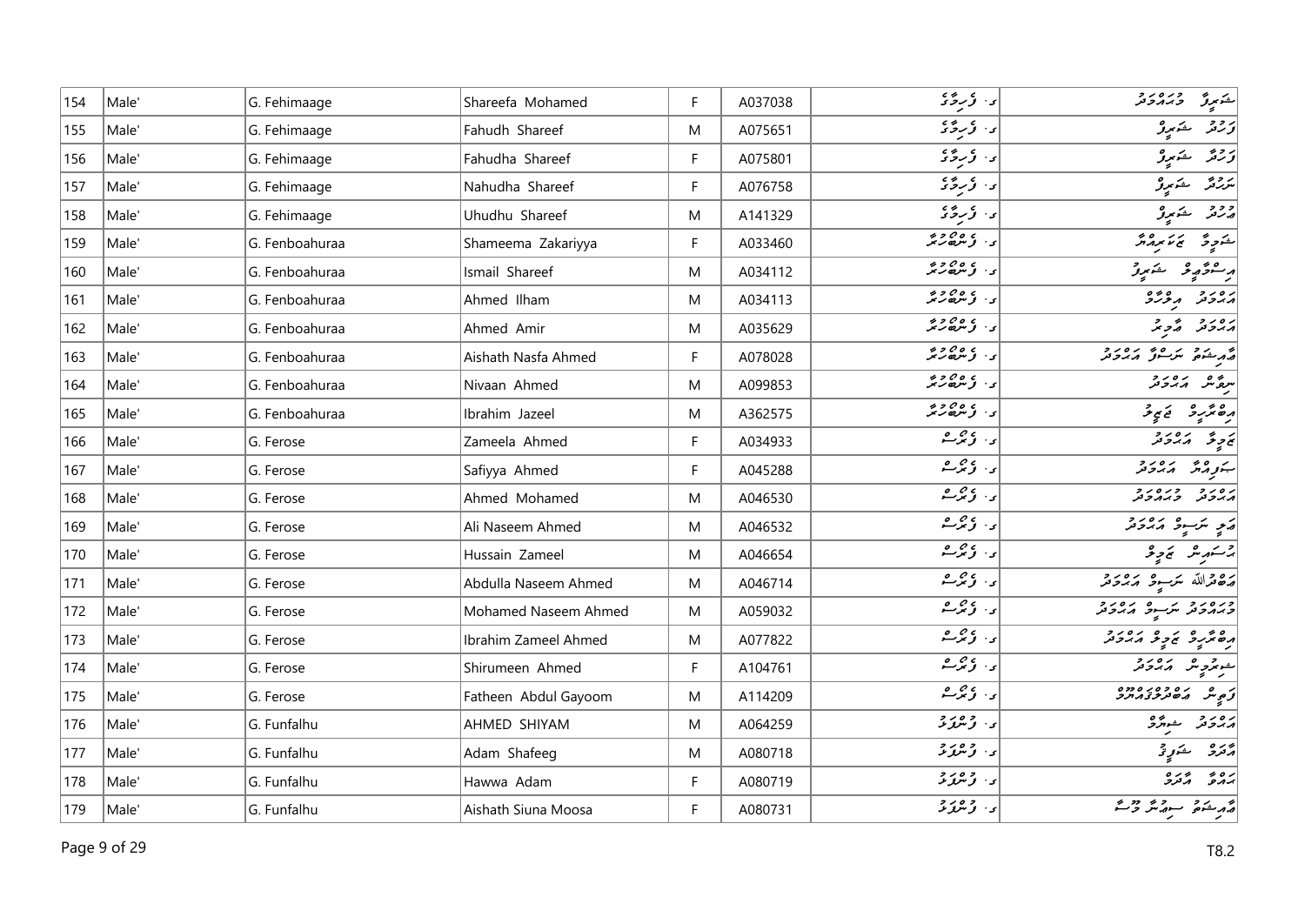| 180 | Male' | G. Funfalhu    | Ali Shiyam               | M  | A080732 | ى - ۇشۇڭ              | $rac{cos \theta}{1}$                             |
|-----|-------|----------------|--------------------------|----|---------|-----------------------|--------------------------------------------------|
| 181 | Male' | G. Funfalhu    | Ameena Moosa             | F. | A080733 | ى - تۇشۇڭر            | أرْجِبْرُ الْمَسْتَمْ                            |
| 182 | Male' | G. Funfalhu    | Mohamed Muneer           | M  | A099712 | ى - ۇشۇڭ              | כנסנכ כתב                                        |
| 183 | Male' | G. Funfalhu    | Mariyam Rasheeda Moosa   | F. | A146798 | ى بۇشۇڭ               | دەرە برخوش دىگ                                   |
| 184 | Male' | G. Funfalhu    | Ibrahim Shiyam           | M  | A153867 | ى - تۇشۇڭر            | رە ئەر ئىستى ئىش                                 |
| 185 | Male' | G. Funfalhu    | Yoosuf Shiyaam           | M  | A167105 | ى - ۇشۇڭ              | دد حره<br>در سرگو<br>شەدگرى                      |
| 186 | Male' | G. Fushifaru   | Mariyam Saeeda           | F. | A001192 | ى كۆرۈنۈ              | د ۱۳ د کرونگر                                    |
| 187 | Male' | G. Fushifaru   | Ibrahim Saeed Hassan     | M  | A048268 | ى كۆرۈكۈ              | رەپرىي سەرتە بەسەر                               |
| 188 | Male' | G. Fushifaru   | Mushtharee Hassan        | F  | A048680 | ى كۆرۈنم              | وصفوته يمسك                                      |
| 189 | Male' | G. Fushifaru   | Aminath Saeeda           | F  | A083783 | ى كۆرۈكۈ              | أرمح يتكفى التسكير فكر                           |
| 190 | Male' | G. Green Beans | Ahmed Ismail             | M  | A034580 | ى كە ئېرىترە يېڭىش    | أرورو المستوضع                                   |
| 191 | Male' | G. Green Beans | Yoosuf Mohamed           | M  | A041877 | ى ئىم پىرتى شرت       | و ره ر د<br><i>د ب</i> رگرفر<br>در مره<br>در سهو |
| 192 | Male' | G. Green Beans | Zunaira Mohamed          | F  | A042033 | ى ئىم پىر شرى شرت     | و ره ر و<br>رنگرونر<br>تج سَمَدٍ بَتَرُ          |
| 193 | Male' | G. Green Beans | Ahmed Athif              | M  | A051095 | ى ئىم پىرتى بىرگ      | د ه د د په پور                                   |
| 194 | Male' | G. Green Beans | Mohamed Moosa            | M  | A052144 | ى كەمپەرتى تەرب       | ورەر دور                                         |
| 195 | Male' | G. Green Beans | Fathimath Mohamed        | F  | A053360 | ى كەمپەرتى تەرب       | و د دره دور                                      |
| 196 | Male' | G. Green Beans | Abdul Hameed Mohamed     | M  | A053496 | ى ئىم پەرتى تەرب      | ره وه ر و وره رو<br>مصر وبروتر وبرمرتر           |
| 197 | Male' | G. Green Beans | Ahmed Mohamed            | M  | A059205 | ى ئىم پىرتى شرت       | ג סגב בגסגב<br>הגבע בגהבע                        |
| 198 | Male' | G. Green Beans | Mohamed Hassan Adam      | M  | A059206 | ى كەمدىھەتلەت         | ورەر وەركىسى ئەرە                                |
| 199 | Male' | G. Green Beans | FAIZA ADAM               | F  | A070575 | ى ئىم پىر ھەيدى.<br>ئ | وٌَمہِ مَحْرَدٌ                                  |
| 200 | Male' | G. Green Beans | Ibrahim Mohamed          | M  | A075444 | ، گېرسه شرم شر        | ת הייני בגתכת                                    |
| 201 | Male' | G. Green Beans | Mohamed Risham Hussain   | M  | A141641 | ى ئىم پىرتى بىرگ      | ورەرو برېشى چرىكەش                               |
| 202 | Male' | G. Green Beans | Hafeeza Abdul Ghaneem    | F. | A144689 | ى كە ئېرىش ھەيشى<br>ئ | برَ پِرِ مَصْرُونَ مِرْ وَ                       |
| 203 | Male' | G. Green Beans | Abdul Muhaimin           | M  | A249195 | ى كەمپەر ھەشرىك       | ره وه ور<br>مه ترود نهرد بر                      |
| 204 | Male' | G. Green Beans | Shaufa Abdul Ghani Moosa | F  | A249197 | ى كەمپەر ھەشرىك       | شەرىق مەھەر دەھ بىر ئەس                          |
| 205 | Male' | G. Green Beans | Khalidha Abdul Ghany     | F  | A249198 | ى كەمپەر ھەشرىك       | تزور رەمەدرىز                                    |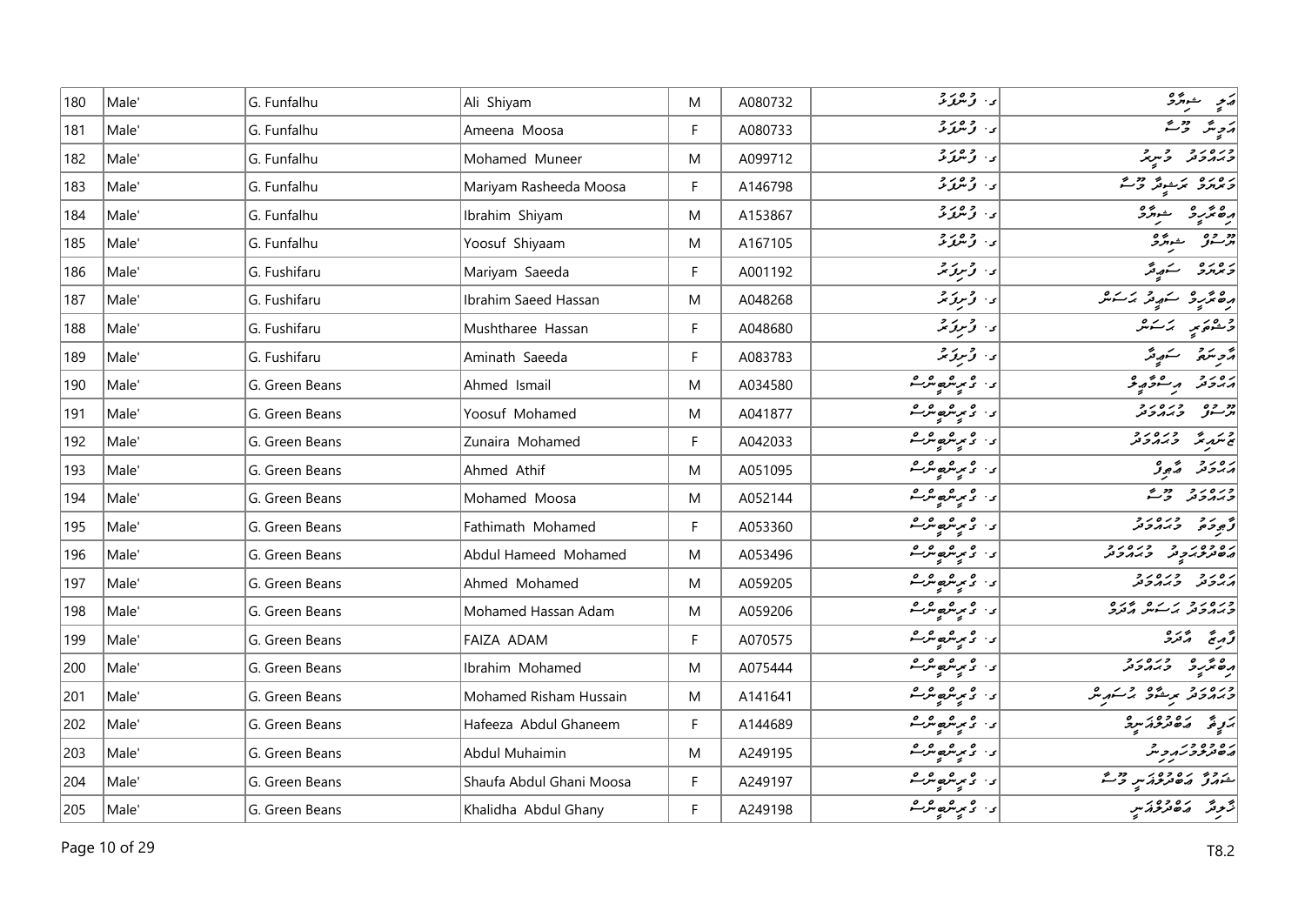| 206 | Male' | G. Green Beans | Aminath Shiyana Mohamed | F         | A279305 | ، ئىمپى <i>گە چەرى</i>             | أأدخر المستورث وبراد والمستحصر                                                                         |
|-----|-------|----------------|-------------------------|-----------|---------|------------------------------------|--------------------------------------------------------------------------------------------------------|
| 207 | Male' | G. Green Beans | Ahmed Yaish Mohamed     | M         | A329796 | ى كە ئېرىگرى تېرىك                 | גפגר הגים כגם גר                                                                                       |
| 208 | Male' | G. Green Beans | Mariyam Hashma Yoosuf   | F         | A332747 | <sub>ى ئ</sub> ېرىش ھەشرىشە        | ر ۲۰ در ۲۵ در ۶۵<br>د بربرگر برشوگر برسول                                                              |
| 209 | Male' | G. Green Beans | Ahmed Raisham Hussain   | M         | A332900 | ى ئىم پىر شرى شرت                  | رەرو تەرىشى جاسەر                                                                                      |
| 210 | Male' | G. Green Beans | Ibrahim Ilhan Ismail    | ${\sf M}$ | A342169 | ى ئىم پىر ش <sub>ەھ</sub> بەر<br>ئ | رەپرىي روزىر رىشۇرو                                                                                    |
| 211 | Male' | G. Green Beans | Shifa Mohamed           | F         | A359847 | ى ئىم پىرى بىرىكى                  | شورٌ حربه در د                                                                                         |
| 212 | Male' | G. Green Beans | Yameen Mohamed          | M         | A365587 | ى كەمرىگرە بىرگ                    | أترج شرح وبروير                                                                                        |
| 213 | Male' | G. Green Beans | Mohamed Ahunaf Hameed   | ${\sf M}$ | A394075 | ى كەمپەر ھەشرىك                    | ورەرو رومۇھ بردەتر                                                                                     |
| 214 | Male' | G. Guraha      | Mohamed Rasheed Ahmed   | ${\sf M}$ | A001866 | ى - ئەتىرك                         | ورەرو برخوش كەرد<br><i>وبەد</i> ۈش برخوش كەبر <i>ۈ</i> ش                                               |
| 215 | Male' | G. Guraha      | Aminath Fileeshiyaa     | F         | A074764 | ى - ئەتىرك                         | أأترسكم ووجوان                                                                                         |
| 216 | Male' | G. Guraha      | Faheema Ahmed Manik     | F         | A131387 | ى - ئەتىرك                         | توری مصدوم و سره                                                                                       |
| 217 | Male' | G. Guraha      | Abdulla Nishaal         | M         | A147054 | ى - ئەتىرك                         | صصرالله<br>سرڪو                                                                                        |
| 218 | Male' | G. Guraha      | Mariyam Ifa             | F         | A365501 | ى - ئەتىرك                         | د ه د د و                                                                                              |
| 219 | Male' | G. Hathifushi  | Mohamed Azar            | ${\sf M}$ | A007243 | ار · سکھوتوسر                      | و ره ر و<br><i>و پر</i> پر <del>و</del> تر<br>پر بر حر<br>در سی                                        |
| 220 | Male' | G. Hathifushi  | Ahmed Ali               | M         | A059008 | ى ئەرۇپر                           | پروژ په په                                                                                             |
| 221 | Male' | G. Hathifushi  | Ismail Ali              | ${\sf M}$ | A061578 | ى ئەھمۇمىيە<br>مەسىر               | أبر شرمح يو أو أيد المحمد المحمد المحمد المحمد المحمد المحمد المحمد المحمد المحمد المحمد المحمد المحمد |
| 222 | Male' | G. Hathifushi  | Hassan Ali              | M         | A061579 | ، ئە <sub>ۋ</sub> ۇپر              | يز کشته اړه کړه کړ                                                                                     |
| 223 | Male' | G. Hathifushi  | Aminath Ali             | F         | A061582 | ى ئەرۇپر                           | أزويته أأتمج                                                                                           |
| 224 | Male' | G. Hathifushi  | Mariyam Al-yina Ahmed   | F         | A160149 | ى ئەرۇپر                           | גם גם גם הפתייל המכת                                                                                   |
| 225 | Male' | G. Hathifushi  | Aishath Imaha Mohamed   | F         | A339172 | ى ئەرۇپر                           | مەر شەھ بەر ئەر ئەر ئە                                                                                 |
| 226 | Male' | G. Hathifushi  | Mohamed Yaaniu Ahmed    | M         | A341964 | ى ئەرۇپر                           | כנסנכ מינה כנסנכ<br>בגהבת המינה הגבת                                                                   |
| 227 | Male' | G. Heart       | Nazima                  | F         | A043803 | ی گریم هم                          | متزمرقر                                                                                                |
| 228 | Male' | G. Heenaahiyaa | Mohamed Ulwan           | M         | A055742 | ى سە سە ئەرەرگە<br>ئە              | وه ۶ ه<br>مرموش<br>و رە ر د<br><i>د بە</i> پەر                                                         |
| 229 | Male' | G. Heenaahiyaa | Fathimath Niswan        | F         | A071922 | ى سەسىرىدىگە                       | سرے پھر<br>ا تو جر جر<br>المحرج جم                                                                     |
| 230 | Male' | G. Heenaahiyaa | Ahmed Farhan            | M         | A071933 | ، سپر پر پر پر                     | ەرەر د<br>ىر جەمبەر<br>توپىرىش                                                                         |
| 231 | Male' | G. Heenaahiyaa | Abdul Ghany Ismail      | ${\sf M}$ | A071944 | ى سەسىرىدىگە                       | גפינית תפיקית                                                                                          |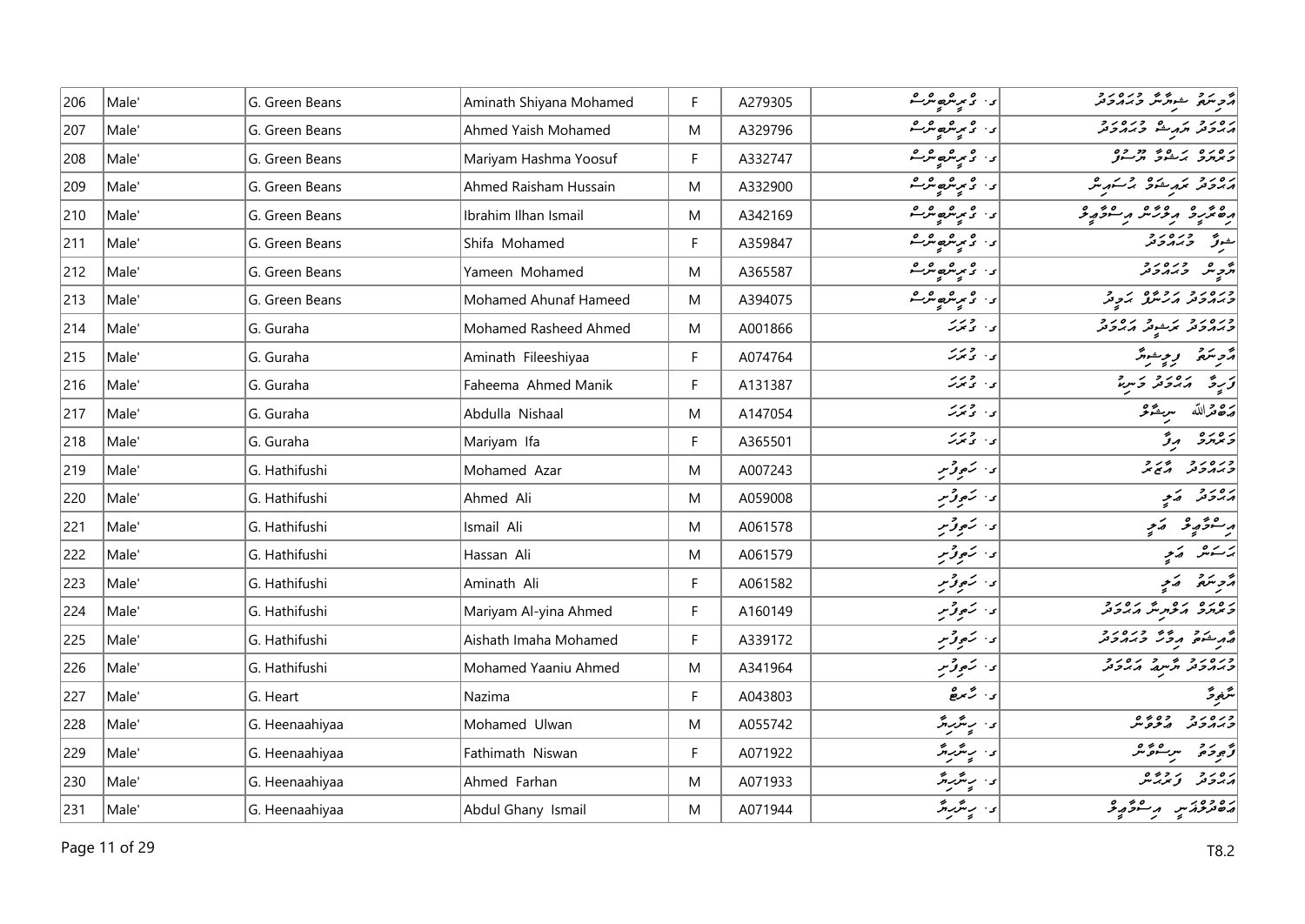| 232 | Male' | G. Heenaahiyaa | Raziyya Hassan          | F  | A103001 | ى سەپەتىرىدىگە<br>سىمبە | بمسور مرکب میکند                                       |
|-----|-------|----------------|-------------------------|----|---------|-------------------------|--------------------------------------------------------|
| 233 | Male' | G. Heenaahiyaa | Hussain Shifan          | M  | A131541 | ى سە سە ئەرەر           | ر<br>برگستهریش خورشگر                                  |
| 234 | Male' | G. Heenaahiyaa | Hassan Sinan            | M  | A131542 | ى سەسىرىدىگر            | <br> زستمبر سوشریر                                     |
| 235 | Male' | G. Heenaahiyaa | Ahmed Maash Ulwan       | M  | A367386 | ى سەسىرىدىگە            | ره رو رو ه وه وه وه<br>مدرو روم شهروش                  |
| 236 | Male' | G. Heenaahiyaa | Mariyam Maaisha Ulwan   | F  | A367387 | ى سەسىرىدىگە            | ر ٥ ر ٥ م م ٢٥٠٠ م ٢٠٥٠ م.<br>و برور و ور شه و و و و م |
| 237 | Male' | G. Hurasfaru   | Aminath Faruhana        | F  | A064563 | ى بەر مەر قويمۇ         | أأروسهم وتراثا الأر                                    |
| 238 | Male' | G. Hurasfaru   | Fathimath Shifza        | F  | A065163 | ى بەر جەر شەبۇر بىر     | أَوْجِرْحَمْ سُورٌجٌ                                   |
| 239 | Male' | G. Hurasfaru   | SHIFANA SHAREEF         | F. | A077596 | ى بەر شەبۇ ئىر          | شوژٌ مَّرْ سَدَبِرِرْ                                  |
| 240 | Male' | G. Hurasfaru   | Abdulla Mufeed          | M  | A079493 | ى بەر مەر قەرىر         | 2014 قريد                                              |
| 241 | Male' | G. Hurasfaru   | Mariyam Samiya          | F. | A088566 | ى بەر جەر ھۆر جە        | دەرە ئەپ                                               |
| 242 | Male' | G. Hurasfaru   | KHADEEJA SHIUNA SHAREEF | F. | A151809 | ى ، رىمەسىمۇ ئىر        | ترىرى سىرمىگر سىرىرۇ                                   |
| 243 | Male' | G. Hurasfaru   | Mohamed Im'aan Hussain  | M  | A161520 | ى ، رقى ئەستىرىنى       | ورەرد مەدەب رقىدىر                                     |
| 244 | Male' | G. Hurasfaru   | Aminath lasha           | F  | A304986 | ى بەر ھەر جە            | ړو سره پر پر شو                                        |
| 245 | Male' | G. Hurasfaru   | <b>IBRAHIM SHARIU</b>   | M  | A324549 | ى ، رقى ئەستۇمۇمىز      | رە ئەر ئىسىم                                           |
| 246 | Male' | G. Hurasfaru   | Zulaikha Suha Shareef   | F. | A351019 | ى بەر ھەر جە            | <i>قرقهر شمر شمير شهر قر</i>                           |
| 247 | Male' | G. Hurasfaru   | HUSSAIN IFHAM SHAREEF   | M  | A351020 | ى بەر شەبۇ ئىر          | رحمر مرورو خبرو                                        |
| 248 | Male' | G. Hurasfaru   | Yashfa Ahmed            | F  | A360013 | ى بەر شەبۇ ئىر          | برعاء كالمردح                                          |
| 249 | Male' | G. Ilaa        | Izzath Abdul Ganee      | F. | A025598 | ى بەرگ                  | ورو رەدەركىر                                           |
| 250 | Male' | G. Ilaa        | Ishan Abdul Ganee       | M  | A025601 | ى بەرگ                  | ر ش <sup>و</sup> م ره دونه ر                           |
| 251 | Male' | G. Ilaa        | Ahlam Abdul Ghanee      | F  | A025602 | ى بەرتى                 | رە بوە دە دەرىر                                        |
| 252 | Male' | G. Ilaa        | Abdul Ghanee Abdulla    | M  | A055450 | ى بەرتى                 | رەدە ئور ھەتراللە                                      |
| 253 | Male' | G. Ilaa        | Ihusan Abdul Ghani      | M  | A074789 | ى بەرگ                  | مرير شهر مەمەر ئەمىر                                   |
| 254 | Male' | G. Ilaa        | Azzath Abdul Ghanee     | F  | A074790 | ى دەپچ                  | 2016 - 2016 הפיצה ית                                   |
| 255 | Male' | G. Ilaa        | Hafeeza Mohamed         | F  | A074797 | ای مرقی<br>——           | پَروِنَجْ وَبَرُورو                                    |
| 256 | Male' | G. Ilaa        | MIHSAN ABDUL GHANEE     | M  | A081792 | ى بەرگە                 | وبركش مەدەم ب                                          |
| 257 | Male' | G. Ilaa        | Ahsan Abdul Ganee       | M  | A081793 | ى بەرتى                 | גם גם גם כפגת                                          |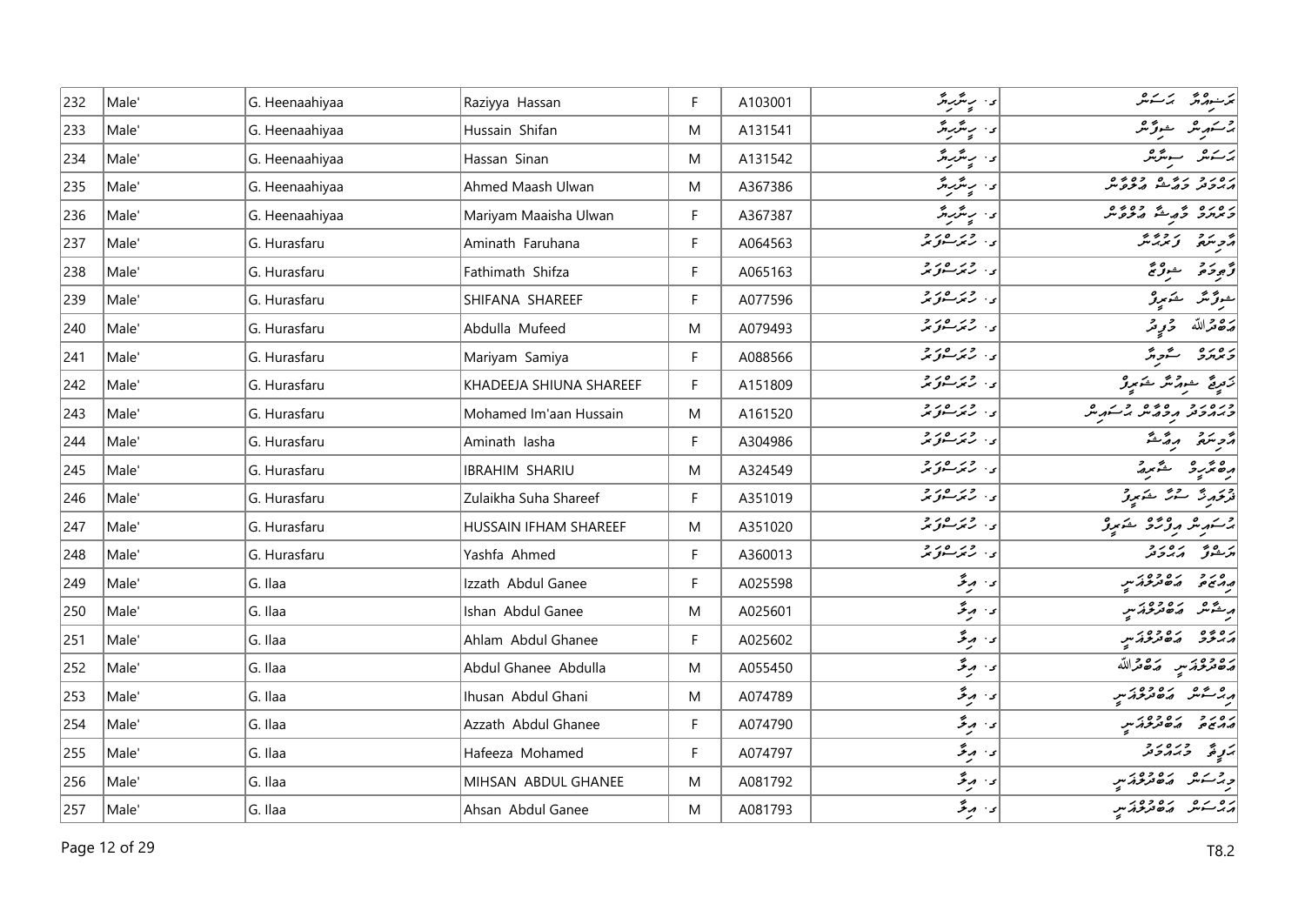| 258 | Male' | G. Ilaa            | Ummu Salma            | F           | A106878 | ى دېگ                           | وه و د و و<br>ممرو سنوو                      |
|-----|-------|--------------------|-----------------------|-------------|---------|---------------------------------|----------------------------------------------|
| 259 | Male' | G. Ilaa            | Amaanath Abdul Ghanee | F           | A111978 | ى . مۇ                          | קשק - קספרה ית                               |
| 260 | Male' | G. Iraanugey Aage  | Sunil Mansoor         | M           | A027984 | $rac{1}{50}$                    | ر ۵ بر ۶۶<br>د مرسد نمر<br>سەبىرو            |
| 261 | Male' | G. Iraanugey Aage  | Serin Mansoor         | F           | A027993 | و موسمون وړه و.<br>و موسمون ه و | ر ۵٫۵ وو و<br>ئەبىر بىر                      |
| 262 | Male' | G. Iraanugey Aage  | Mansoor Mohamed       | M           | A050093 | و به دون و د<br>د به مرس پر دو  | גם חדר דגם גד<br>בית-יידוד בגובדוג           |
| 263 | Male' | G. Iraanugey Aage  | Mohamed Navin Hussein | M           | A347528 | و مورد وړه وه<br>و مورد مرد ور  | ورەرو ئۇي ئەككەنگە                           |
| 264 | Male' | G. Kuriboashi      | Ahmed Fulhu           | M           | A041783 | ی تمبره مر                      | ر ه ر د د د<br>پر ژ ترو تر                   |
| 265 | Male' | G. Kuriboashi      | Fathimath Zaly Ahmed  | $\mathsf F$ | A052859 | ۍ متموه مړ                      | و و د و ځم په د د د د                        |
| 266 | Male' | G. Kuriboashi      | Ahmed Maahy Nizam     | M           | A158359 | ی تمبره مر                      |                                              |
| 267 | Male' | G. Maadhooni villa | Ibrahim Ali           | M           | A033683 | - دور<br>د گرمهور               | دە ئۆر ئە                                    |
| 268 | Male' | G. Maadhooni villa | Adam Naseer           | M           | A056551 | - ئۇقترىبرى <i>م</i><br>ئ       | ر دره مرکز                                   |
| 269 | Male' | G. Maadhooni villa | Mariyam Waheedha      | F           | A106482 | ى ئۇقترىبرە ئ                   | ر ه ر ه<br><del>ر</del> بربرگ<br>ءَ ٻرِ تَرُ |
| 270 | Male' | G. Maadhooni villa | Fathimath Latheefa    | F           | A112892 | ى ئۇقرىبروگ                     | رَّجْوَدَةُ لَمَجْوِرَّ                      |
| 271 | Male' | G. Maadhooni villa | Aminath Hasma         | $\mathsf F$ | A128995 | ى ئۇقرىبرە ئ                    | ۇ جە ئەھ                                     |
| 272 | Male' | G. Maadhooni villa | Fathmath Rasheeda     | F           | A131450 | ى ئۇترىبرە ئە                   | رُّمِوحَمُّ يَرَجُونَّهُ                     |
| 273 | Male' | G. Maadhooni villa | Aminath Waheeda       | F           | A133092 | ى ئۇقرىرە ئ                     | مەمەسىمە ئەبەتە                              |
| 274 | Male' | G. Maadhooni villa | Ismail Naseer         | M           | A158137 | ى ئۇقرىبرە ئ                    | ر عۇر ئەسىر                                  |
| 275 | Male' | G. Maadhooni villa | Seema Adam            | F           | A354970 | - ئۇقرىبرە ئى<br>ئ              | سوڈ گرمزو                                    |
| 276 | Male' | G. Maadhooni villa | Mohamed Naseer        | M           | A400752 | <br> ى ئۇقرىبرە ئى              | ورەر يە سكەب بە                              |
| 277 | Male' | G. Maadhooni villa | Ahmed Naseer          | M           | A400754 | ى ئۇقرىبرە ئى                   | ر ە ر ج<br>م.ر <del>ج</del> تر<br>ىئەسىرىر   |
| 278 | Male' | G. Maadhoonifaru   | Ibrahim Rameez        | M           | A063035 | ، دُمُرْسِرَ دُ                 | بمرحرم<br>ەر ھەترىر <i>2</i>                 |
| 279 | Male' | G. Maadhoonifaru   | Gasim Abdul Rahman    | M           | A066519 | ى ئۇترىپرىگە                    | ره وه ره ده م<br>پره تربر تر تر تر           |
| 280 | Male' | G. Maadhoonifaru   | Aishath Rameeza       | F           | A151805 | ى ئۇترىرىمىگە                   | وأرجنتم المردع                               |
| 281 | Male' | G. Maadhoonifaru   | Raufa Rameeza Gasim   | F.          | A154650 | ى ئۇترىبرىگە                    | أتمدش ترجع في حر                             |
| 282 | Male' | G. Maadhoonifaru   | Aminath Moosa         | F           | A231032 | ى ئۇترىبرىگە                    | ديو مشر<br>أرمز شرد                          |
| 283 | Male' | G. Maadhoonifaru   | Ali Rameez            | M           | A350542 | ى ئەقترىنى ئىگە                 | ړکو ترویځ                                    |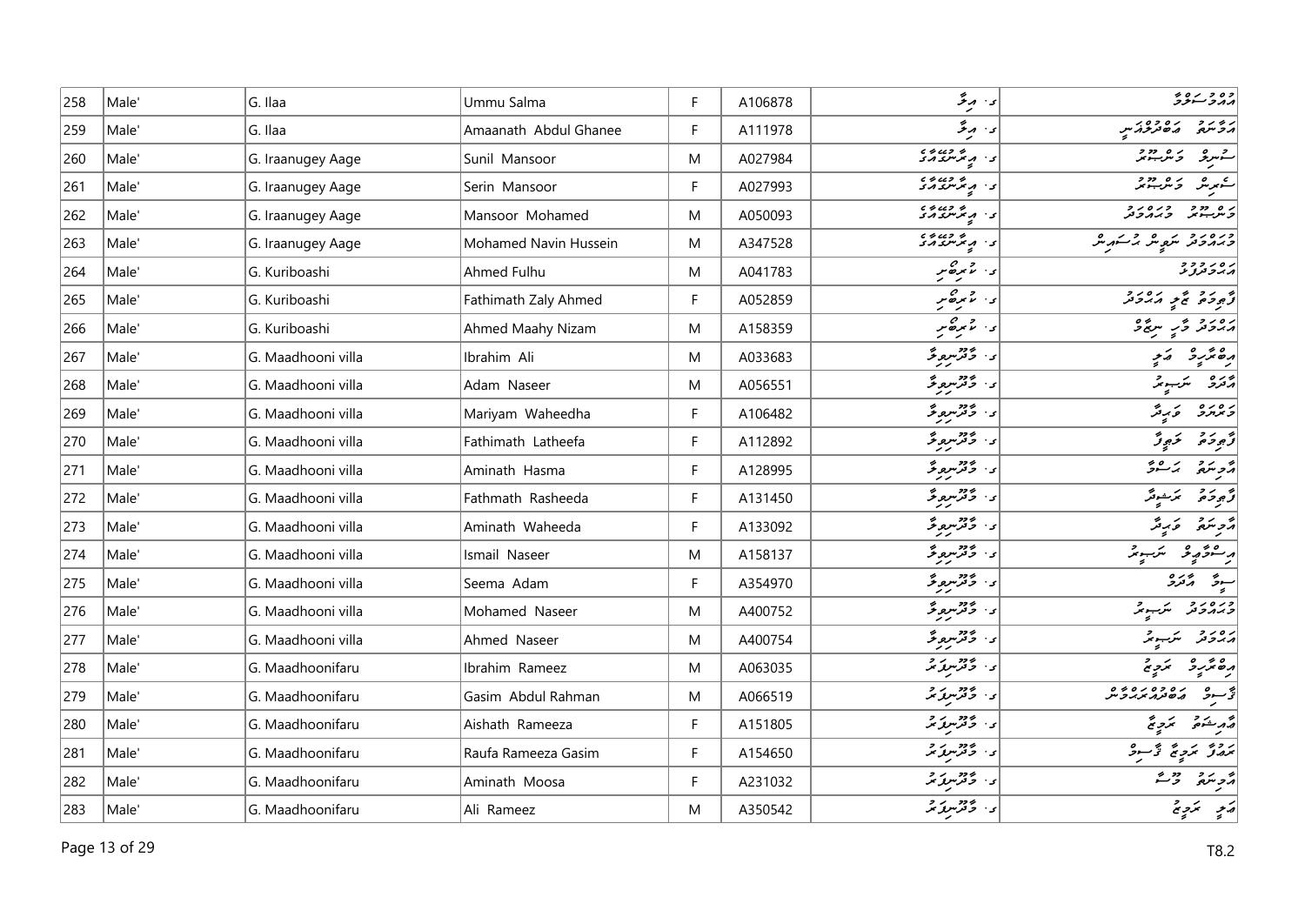| 284 | Male' | G. Maadhoonifaru | Mariyam Rameeza               | F           | A395450 | ى ئۇقرىبرى <i>دى</i> گە              | بمرتزعج<br>ويربرو                              |
|-----|-------|------------------|-------------------------------|-------------|---------|--------------------------------------|------------------------------------------------|
| 285 | Male' | G. Malvina       | Zubair Ahmed Maniku           | M           | A060418 | ء کا محرم پر                         | ر ٥ ر ٥ ر ٥<br>د برو ترو سرړ<br>ور<br>مح خو بر |
| 286 | Male' | G. Malvina       | SHIURA SHAREEF                | F           | A344945 | ى كەنتى ئىر                          | شروش شکرو                                      |
| 287 | Male' | G. Manbau        | Sabeeha Hussain               | F           | A010832 | ى سىرە بەر                           | ٤چ<br>تە ئەمەر بىر                             |
| 288 | Male' | G. Manbau        | Rilwan Shareef                | M           | A010833 | ر د هرد                              | .<br>برخوگر خوبرو                              |
| 289 | Male' | G. Manbau        | Aminath Shabana               | $\mathsf F$ | A010834 | ر د هرد                              | أرد الله المستوقة المر                         |
| 290 | Male' | G. Manbau        | Fathimath Ibrahim             | F           | A011054 | ر د هرد                              | و ده مورد                                      |
| 291 | Male' | G. Manbau        | Mohamed Hussain               | M           | A036117 | ر د هرد                              | ورەرو ورىدىگ                                   |
| 292 | Male' | G. Manbau        | Hassan Iqbal                  | M           | A066921 | ر د هرد                              | پرسکس پروگامحر                                 |
| 293 | Male' | G. Manbau        | Hussain Hassan                | M           | A082490 | ى سىرە ئەر                           | برسكريش برسكس                                  |
| 294 | Male' | G. Manbau        | Aishath Shafina               | F           | A131832 | ى سىرە بەر                           | ۇرمىقۇ مىرىر                                   |
| 295 | Male' | G. Marina        | Naseema Yoosuf                | $\mathsf F$ | A000944 | ى ئۇمېرىگە                           | ىرىسى ھەم<br>سەھىر                             |
| 296 | Male' | G. Marina        | Ibrahim Ashfaq                | M           | A028090 | ى كەمپەنگە                           | دە ئەرە بەشۇر                                  |
| 297 | Male' | G. Marina        | FATHIMATH ASHAN               | $\mathsf F$ | A045487 | ى كەمچە پىر                          | ق برد پر شکر                                   |
| 298 | Male' | G. Mathivaru     | <b>Usamath Mohamed Haneef</b> | M           | A078285 | ى ئەھمەتمە                           | و عرد وره رو نه بود                            |
| 299 | Male' | G. Mathivaru     | Zurarath Haneef               | M           | A081919 | ى ئەموغەتر                           | و درو برمړي<br>د مرمره برمړي                   |
| 300 | Male' | G. Mathivaru     | Yasir Haneef                  | M           | A144741 | ى ئەرەپر                             | ەرگىسىدىنى ئەسپۇ                               |
| 301 | Male' | G. Mathivaru     | Hussain Haneef                | M           | A147018 | ى ئەرەپر                             | ر<br>رئاسكىرىش كەسپى<br>ئاسكىرىش               |
| 302 | Male' | G. Mathivaru     | Aminath Raushan Haneef        | $\mathsf F$ | A341734 | ى ئەھمەتمە                           | مُرْدِسَةِ بِرَمْ شَاسْ بَرْسِرْ               |
| 303 | Male' | G. Medhumaage    | Abdullah Ahsan Muhammad       | M           | A081286 | ے وی وی<br>ی - <b>وترو</b> ی         | ره والله بره بره دره رد                        |
| 304 | Male' | G. Medhumaage    | Aishath Mihsaan Mohamed       | F           | A263756 | ے ویوے<br>ی- وفروی                   | و دعوی در شمس در ۲۵۷۶                          |
| 305 | Male' | G. Medhumaage    | Husna Mohamed                 | F.          | A353932 | ے وی ے<br>ی - <b>وتر</b> وی          | و مشر وره دو                                   |
| 306 | Male' | G. Medhumaage    | HASNA MOHAMED                 | F.          | A377576 | ے وی و<br>ی- وفروی                   | بر عسر العربية وراد                            |
| 307 | Male' | G. Medhumaage    | Mariyam Hassaana Mohamed      | F           | A397879 | ے وی وی<br>ی - <b>وترو</b> ی         | بره به به دره رد<br>برد ستنگ وبردوند<br>ر ەر ە |
| 308 | Male' | G. Mezarin       | Azza Mohamed                  | F           | A023911 | ئەسىم ئەسىر بىر<br>  ئەسىر ئىسىر بىر | رە پە<br>و بر ه بر و<br>تر بر بر تر            |
| 309 | Male' | G. Mezarin       | Asim Mohamed                  | M           | A042276 | ا <sub>ى</sub> ئەسىم ئىرىش           | و رە ر د<br><i>د بە</i> پەر<br>رژب ه           |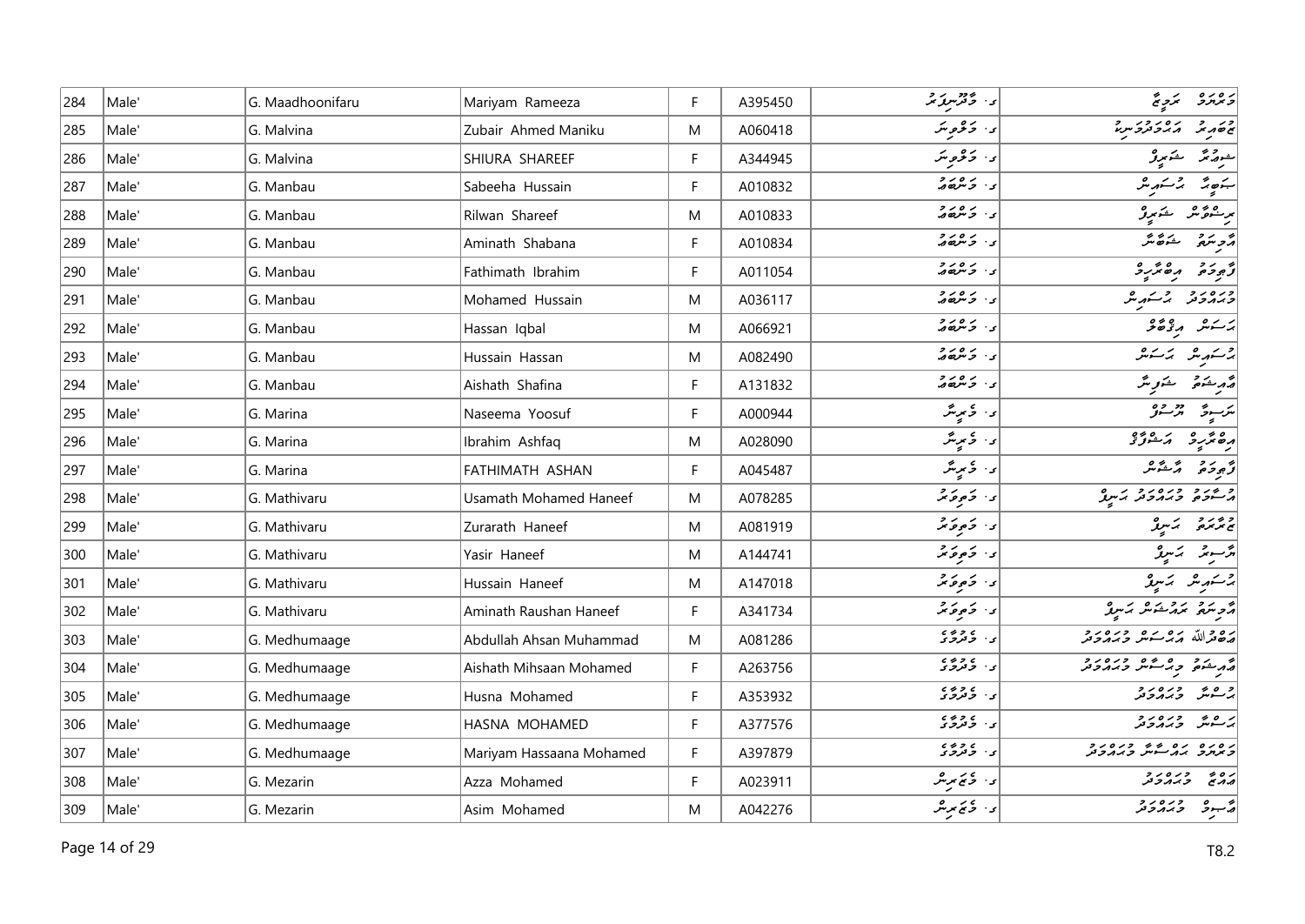| 310 | Male' | G. Mezarin   | Azma Mohamed          | F  | A051961 | <sub>ى:</sub> ئۇئ <sub>ە ئىرىنگر</sub> | و رە ر د<br><i>د بر</i> گرىز<br>ر ه بو<br>پرسخ       |
|-----|-------|--------------|-----------------------|----|---------|----------------------------------------|------------------------------------------------------|
| 311 | Male' | G. Mezarin   | Azra Mohamed          | F  | A053557 | ئەسىم ئىچ ئىرىنگر                      | ر ج محر<br><i>پر</i> فریم<br>و ر ه ر د<br>تر پر ژ تر |
| 312 | Male' | G. Mezarin   | Zareena Ali           | F  | A053558 | <br>  ئ- ئىنى مېرىنگر                  | ئے پر شہر کے کیے                                     |
| 313 | Male' | G. Mezarin   | Arif Mohamed          | M  | A057479 | <br>  <sub>ى</sub> ئىچ ئىرىش           | ەتىرو<br>و ره ر و<br><i>د ب</i> رگرفر                |
| 314 | Male' | G. Mezarin   | Ali Mohamed           | M  | A060342 | ى ئەستىم ئېرىش                         | د دره در د                                           |
| 315 | Male' | G. Mezarin   | Luha Abdulla          | F  | A158969 | -<br>ئ- خىتىمىرىنى                     | جيح صرص والله                                        |
| 316 | Male' | G. Moonstone | Haseena Adam          | F  | A035029 | د ده ۵۵ و.<br>د ارتش                   | ىز سەنئىر مەنى <i>رە</i>                             |
| 317 | Male' | G. Moonstone | Numa Abdul Raheem     | F  | A035030 | ى ئۇنىر مەھ بىر                        | ככל הסינו <i>ת הבר</i>                               |
| 318 | Male' | G. Moonstone | Mohamed Ahsam Moosa   | M  | A355611 | ى ئۇنىر مەھمىر                         | כנסגב גם גם מגור<br>בגהבת הגייב ביי                  |
| 319 | Male' | G. Naarehi   | Aminath Shiuna        | F  | A051968 | .<br>ا <sup>ی م</sup> ستنگرېر          | ۇ ئەسكە ئەسىسىسىگە                                   |
| 320 | Male' | G. Naarehi   | Ibrahim Abdul Azeez   | M  | A053628 | ، سرچينې<br>د سرچينې                   |                                                      |
| 321 | Male' | G. Naarehi   | Fathimath Shifana     | F. | A053629 | .<br>ا <sup>ی م</sup> شتر              | ۇي <sub>م</sub> ۇمۇ سۆزىگە                           |
| 322 | Male' | G. Naarehi   | MARIYAM SUZANA        | F  | A067461 | ای متنگریز                             | ويومره<br>سە ئەنجە ئىگر                              |
| 323 | Male' | G. Naarehi   | Hawwa Sithna          | F  | A072058 | <br> د· متَرْمَر                       | ره په دره<br>بردو سوه ش                              |
| 324 | Male' | G. Naarehi   | Ashiyath Shazna       | F  | A074385 | ى ، مىتزىمىيە                          | ائۇ شوب <i>رە ھەقىرىتر</i>                           |
| 325 | Male' | G. Naarehi   | Mariyath Sudhuha      | F  | A131788 | ای متمگر                               | وحرير ودور                                           |
| 326 | Male' | G. Nafaa     | Waheed Ahmed          | M  | A024089 | ى - سَمَعٌ                             | كربر ورورد                                           |
| 327 | Male' | G. Nafaa     | Ahsan Waheed          | M  | A024466 | ى سىمگ                                 | ره د عر در د<br>ام <sup>ر</sup> کرمش کورنر           |
| 328 | Male' | G. Nafaa     | Aishath Waheed        | F  | A027955 | ى سىمگ                                 | وكرمشكم وكرفر                                        |
| 329 | Male' | G. Nafaa     | Aishath Malsa Ahsan   | F  | A140972 | ى سىمگ                                 | ەر خەر ئەھ ئەر ئەر ئە                                |
| 330 | Male' | G. Naifaru   | Ali Hussain           | M  | A035026 | ى سَمَرُوْنَتْر                        | أەسم بر مسكور مىشر                                   |
| 331 | Male' | G. Naifaru   | Ahmed Ali             | M  | A057487 | ى سَمَرِوَنَمْ                         | أرور وكمي                                            |
| 332 | Male' | G. Naifaru   | Aminath Rizna Ahmed   | F  | A149422 | ى سىمبۇقىم                             | הקיימי תשית המכת                                     |
| 333 | Male' | G. Niaru     | Mohamed Rasheed       | M  | A062539 | ی سرگرمی                               | وره رو برشودگر<br>وبردو ترشودگر                      |
| 334 | Male' | G. Niaru     | Mohamed Aleef Shaheel | M  | A330759 | ى سىمىتى                               | ورەرو كەبدۇ ئەرگە                                    |
| 335 | Male' | G. Nila      | Mohamed Idham         | M  | A051483 | ی ا سریق                               | ورەر د پۇە                                           |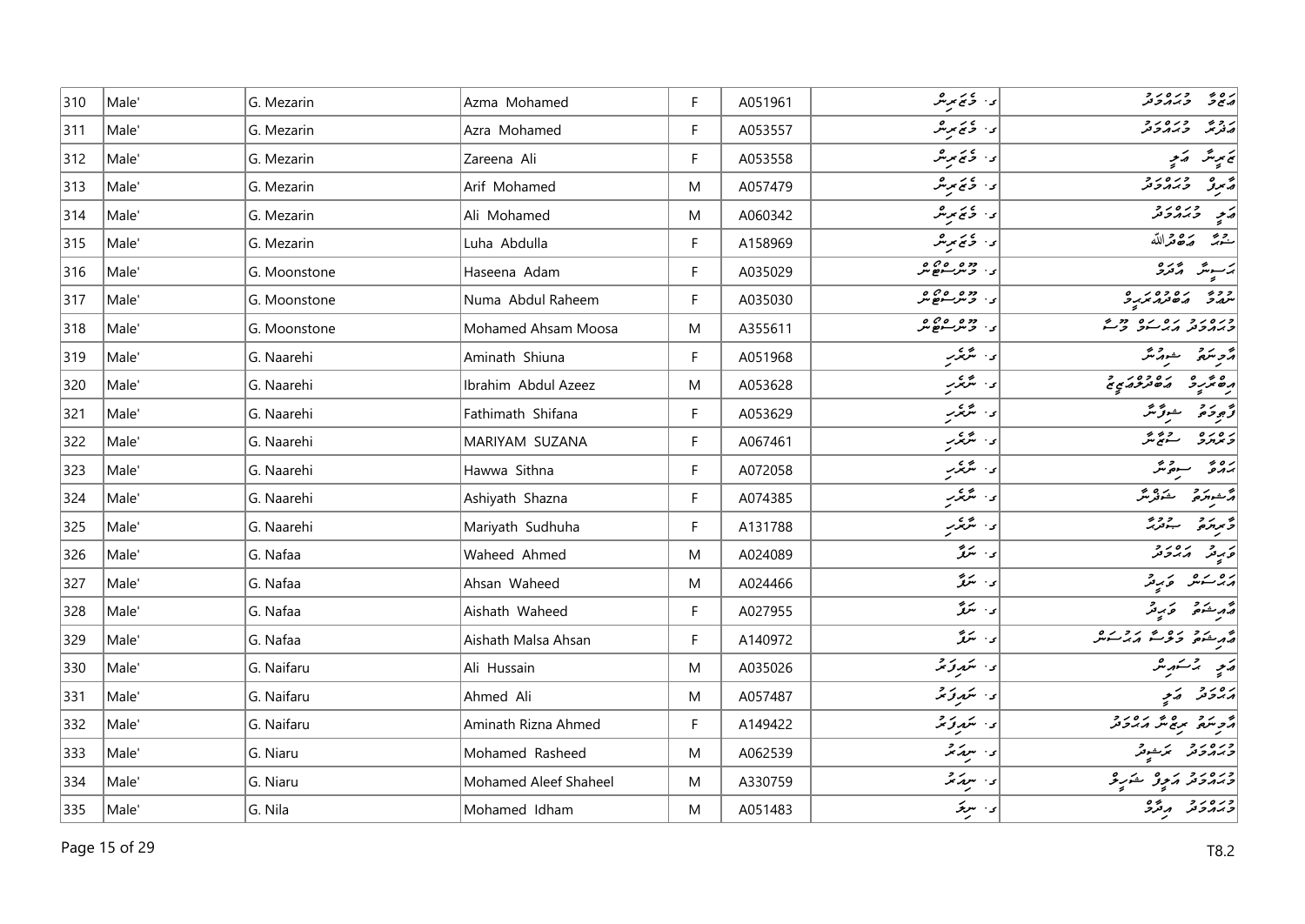| 336 | Male' | G. Nila           | Aishath Naaima             | F         | A051484 | ى - سوپى                | أقمر شمع التميز                                                                                                                                                                                                                 |
|-----|-------|-------------------|----------------------------|-----------|---------|-------------------------|---------------------------------------------------------------------------------------------------------------------------------------------------------------------------------------------------------------------------------|
| 337 | Male' | G. Nila           | Ibrahim Hussain            | M         | A051486 | ء سرقر                  | مصريره من م                                                                                                                                                                                                                     |
| 338 | Male' | G. Nila           | Aminath Izma Abdulla Nasyr | F         | A161431 | ء سرقر                  | أقريتهم وجح وكافرالله تترجع                                                                                                                                                                                                     |
| 339 | Male' | G. Nilandhoo      | Ismail Moosa Fikry         | M         | A000165 | ، سرتمبرد               | أرجع فيوقه فزعته ويتمير                                                                                                                                                                                                         |
| 340 | Male' | G. Nilandhoo      | Aminath Moosa Fikry        | F         | A000166 |                         | و گر مرکز در محمد استان کر در محمد استان کرد که استان کرد که استان کرد که استان کرد که استان کرد که استان کرد<br>محمد استان کرد که استان کرد که استان کرد که استان کرد که استان کرد که برای کرد که برای کرد که برای کرد که برای |
| 341 | Male' | G. Nilandhoo      | Aishath Moosa Fikree       | F         | A000168 | ء سرته چینل<br> -       | لا مدين دين در ديد.<br>مدين دين دين                                                                                                                                                                                             |
| 342 | Male' | G. Nilandhoo      | Moosa Fikri                | M         | A011117 |                         | اژمشه ر <sub>و</sub> ربه<br>ا                                                                                                                                                                                                   |
| 343 | Male' | G. Nilandhoo      | Hassan Moosa Fikree        | ${\sf M}$ | A011118 | ى سرىۋىترلىر            | بر کے میں عظیم اور حرم                                                                                                                                                                                                          |
| 344 | Male' | G. Nilandhoo      | Mumthaz Beygam             | F         | A034570 | ى سرگرىلارد             | 0100 0400<br>030 050                                                                                                                                                                                                            |
| 345 | Male' | G. Nilandhoo      | Abdulla Nafeeg Pasha       | M         | A034571 | ار . سرپژنترنتر         | رە قىراللە سَمَعٍ قَمْ قَرْحَتَمْ                                                                                                                                                                                               |
| 346 | Male' | G. Nilandhoo      | Dr. Jumailath Beygum       | F         | A034585 | ء سرتم میں<br> -        |                                                                                                                                                                                                                                 |
| 347 | Male' | G. Nilandhoo      | Ibrahim Moosa Fikuree      | M         | A037310 |                         | رەپر برد دىس رىي                                                                                                                                                                                                                |
| 348 | Male' | G. Nilandhoo      | Umar Moosa Fikry           | M         | A058556 | ى سرىگە ھەر             | ور و دو عمر و مړ                                                                                                                                                                                                                |
| 349 | Male' | G. Nilandhoo      | Khadeeja Rasheeda          | F         | A058557 | ى سرىر مەدر             | زَمِرِيحٌ   مَرَسْوِمَّرُ                                                                                                                                                                                                       |
| 350 | Male' | G. Nilandhoo      | Mohamed Moosa Fikry        | ${\sf M}$ | A060844 | ى سرىگە دە              | دره د د د معرضهٔ او را بر                                                                                                                                                                                                       |
| 351 | Male' | G. Nilandhoo      | Samra Mohamed              | F         | A359055 | ى سرپۇشۇر               | ۱۵٫۰۰ وره رو                                                                                                                                                                                                                    |
| 352 | Male' | G. Nilandhoo      | Samha Mohamed              | F         | A359090 | ار . سرپژنترنتر         | ده د دره د د                                                                                                                                                                                                                    |
| 353 | Male' | G. Nilandhoo      | Aishath Zeenaath Ibrahim   | F         | A383267 | <sub>ی</sub> سربخسندنگر | و من الله علم الله الله عنه الله عنه الله عنه الله عنه الله عنه الله عنه الله عنه الله عنه الله عنه ا                                                                                                                           |
| 354 | Male' | G. Nilandhoo      | Ali Murushid Ibrahim       | M         | A383269 | ء سرقرمرتر              | ړې د چر د وه پر د                                                                                                                                                                                                               |
| 355 | Male' | G. Nilandhoo      | Ahmed Mubshir Ibrahim      | M         | A383270 | ء سرته عدد              | ני כי כי כי היית הייתורי ביותר.<br>הייכת כי ייתר הייתרי                                                                                                                                                                         |
| 356 | Male' | G. Noomaraa Villa | Shireen Nahida Latheef     | F         | A057824 |                         | ھوپرىك مگرىڭ كۆتمۇتى                                                                                                                                                                                                            |
| 357 | Male' | G. Noomaraa Villa | Aishath Nadha              | F         | A058063 |                         | أوه مشكور المترفكر                                                                                                                                                                                                              |
| 358 | Male' | G. Noomaraa Villa | Mohamed Ashraf             | ${\sf M}$ | A060508 | ، مرد بره د             | وره رو در درو<br>وبردونر ارشوبرو                                                                                                                                                                                                |
| 359 | Male' | G. Noomaraa Villa | Ibrahim Nashid             | M         | A060509 | ى سردېمرو ئى            | سُرَشوترُ<br>ەرھەترىرى<br>ب                                                                                                                                                                                                     |
| 360 | Male' | G. Noomaraa Villa | Aminath Nuha               | F         | A060510 | <br> ى سرچرىگرمونگر     | ە ئەچە ئىكتى<br>سربر                                                                                                                                                                                                            |
| 361 | Male' | G. Noomaraa Villa | Jameela Ibrahim Didi       | F         | A061022 | ى سىزىم ئىگى ئىگە       | غ د پره برگ د پرور پر                                                                                                                                                                                                           |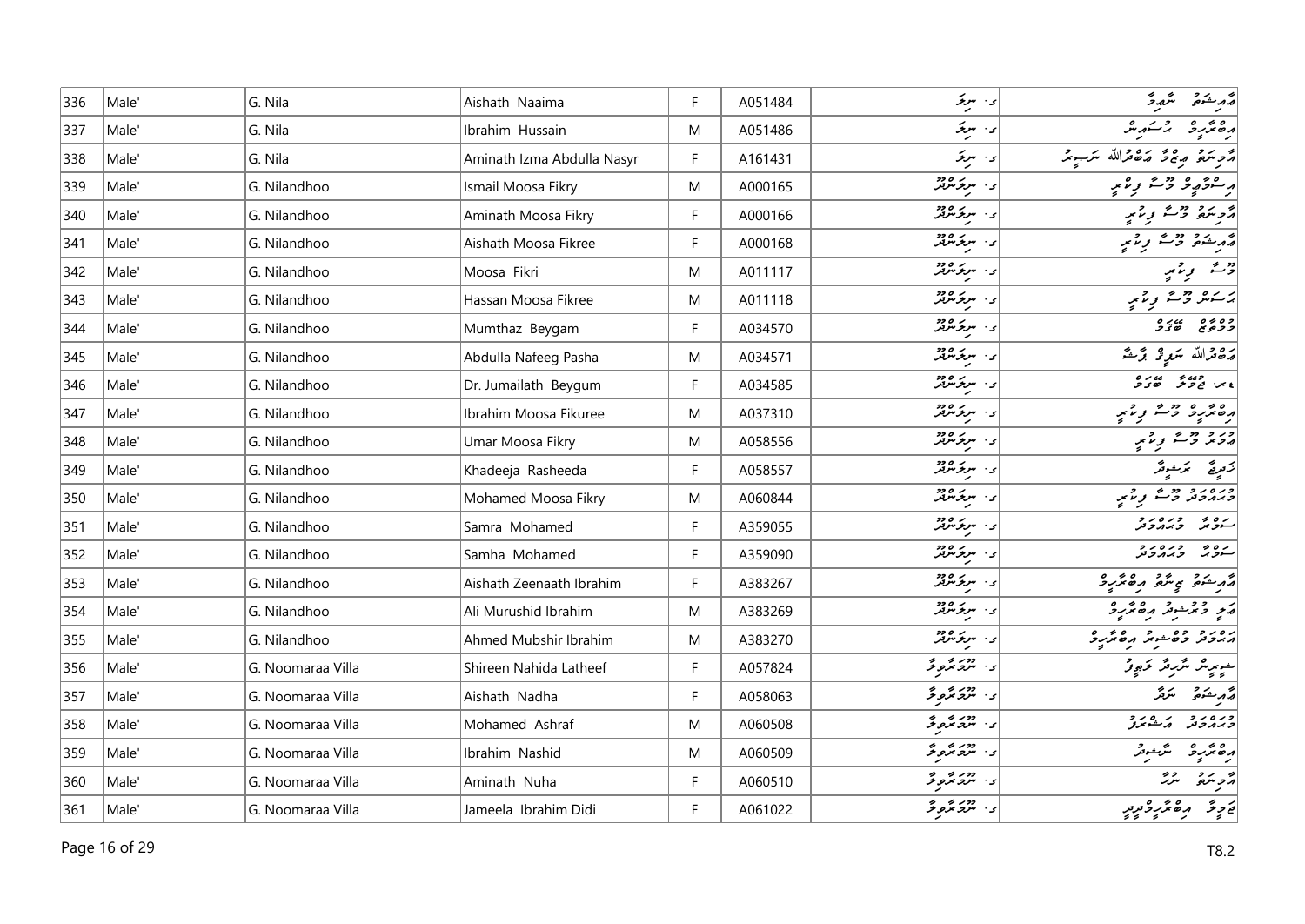| 362 | Male' | G. Noomaraa Villa | Mazaya Riyaz             | F         | A346832 | - دور و پروتر                                                                                                        | بروت<br>پروگ<br> ر پر پر        |
|-----|-------|-------------------|--------------------------|-----------|---------|----------------------------------------------------------------------------------------------------------------------|---------------------------------|
| 363 | Male' | G. Noomaraa Villa | Raya Riyaz               | F.        | A346834 | ى سىردىگەنى                                                                                                          | پر پر برگرے<br>بربڑ             |
| 364 | Male' | G. Nova           | Moosa Solih              | M         | A034073 | ى بەشھ                                                                                                               | در شده بگور <sup>0</sup>        |
| 365 | Male' | G. Nova           | Mohamed Gaishan Solih    | M         | A080390 | ى بىمىچە                                                                                                             | ورەرو زر شر شور                 |
| 366 | Male' | G. Nova           | Aishath Eema Solih       | F         | A283533 | ى بىر ھە                                                                                                             | مأركوه رؤ بكررة                 |
| 367 | Male' | G. Onuhiri        | Ibrahim Zaki             | M         | A039660 | <br> ۍ لم مگرمونو                                                                                                    | $rac{3}{2}$                     |
| 368 | Male' | G. Onuhiri        | Fathimath Ibrahim        | F         | A040213 | ى بەسىمىتىرىس<br>سىمەسىرىر                                                                                           | $rac{1}{2}$                     |
| 369 | Male' | G. Onuhiri        | MUNSHIDHA IBRAHIM        | F         | A128973 | ى بەسىمىتىرىسە<br>س                                                                                                  |                                 |
| 370 | Male' | G. Onuhiri        | HUSSAIN IBAAU AHMED      | M         | A327315 | <br> سهم محمد مرسم                                                                                                   |                                 |
| 371 | Male' | G. Onuhiri        | Hassan Maayiz Rasheed    | M         | A327359 | ى بەللەر<br>ئ                                                                                                        | يركسكر وحمرج المحتضور           |
| 372 | Male' | G. Paakeezaa      | Maryam Silma             | F         | A023037 | ى بۇرىئى                                                                                                             | גەגە س <i>وۋ</i>                |
| 373 | Male' | G. Paakeezaa      | Shaneez Ahmed            | F         | A023207 | ى نۇرىپىتى                                                                                                           | ەر دىر<br>اڪسي                  |
| 374 | Male' | G. Paakeezaa      | Fathimath Shanaz         | F         | A023208 | ى بۇرىدىنچ                                                                                                           | قەم ئۇيدى                       |
| 375 | Male' | G. Paakeezaa      | Shehenaz Ahmed           | F.        | A023311 | ى نۇرىپىچ                                                                                                            | ے <sub>ک</sub> ے مصبح<br>پرور و |
| 376 | Male' | G. Paakeezaa      | Aishath Muneera          | F         | A037656 | $\frac{\partial}{\partial t}\frac{\partial}{\partial y} = \frac{\partial}{\partial x} + \frac{\partial}{\partial y}$ | أقهر يشكره والمحسبة             |
| 377 | Male' | G. Paakeezaa      | Abdulla Shareef          | ${\sf M}$ | A037704 | ى ئۇرىئى                                                                                                             | برە قراللە خىمرو                |
| 378 | Male' | G. Paakeezaa      | Hassan Nahid             | M         | A042068 | ر بو موسیح<br>د افغان                                                                                                | ئەسەھ مەرىر<br>مەسىم            |
| 379 | Male' | G. Paakeezaa      | Ali Nahid                | M         | A042134 | ى بۇرىدىنچ                                                                                                           | ە ئەسىر قىلىدىنى<br>مەسىر       |
| 380 | Male' | G. Paakeezaa      | Ibrahim Nahid            | M         | A046660 | ى بۇرىئىچ                                                                                                            | ەر ھەئەر ۋ<br>متزبر قر          |
| 381 | Male' | G. Paakeezaa      | Aminath Thahmeena        | F.        | A063888 | ى نۇرىپىچ                                                                                                            | أأرمزهم<br>ە ئەقرىتر            |
| 382 | Male' | G. Paakeezaa      | Ahmed Adam               | M         | A094283 | ى ئۇرىئى                                                                                                             | برەر د پرە                      |
| 383 | Male' | G. Paakeezaa      | Ahmed Junaihu Zahir      | M         | A103982 | $\frac{z}{\zeta} \frac{z}{\zeta} \frac{z}{\zeta}$                                                                    | ورود ومتمدة لتحريث              |
| 384 | Male' | G. Paakeezaa      | Sheenez Ahmed            | F         | A158238 | $\frac{z}{\zeta} \frac{z}{\zeta} \cdot z$                                                                            | شوسرچ مددونه                    |
| 385 | Male' | G. Paakeezaa      | Fathimath Sharfa Shareef | F         | A323132 | ى بۇرىئى                                                                                                             | و دو شکرو شکرو                  |
| 386 | Male' | G. Paakeezaa      | Aminath Laisha Nahid     | F.        | A331670 | ى بۇرىئى                                                                                                             | أأوسم فرابط الربار              |
| 387 | Male' | G. Paakeezaa      | Aishath Lubana Nahid     | F         | A331671 | ى : گەرىپىچ                                                                                                          | د در دور دور در د               |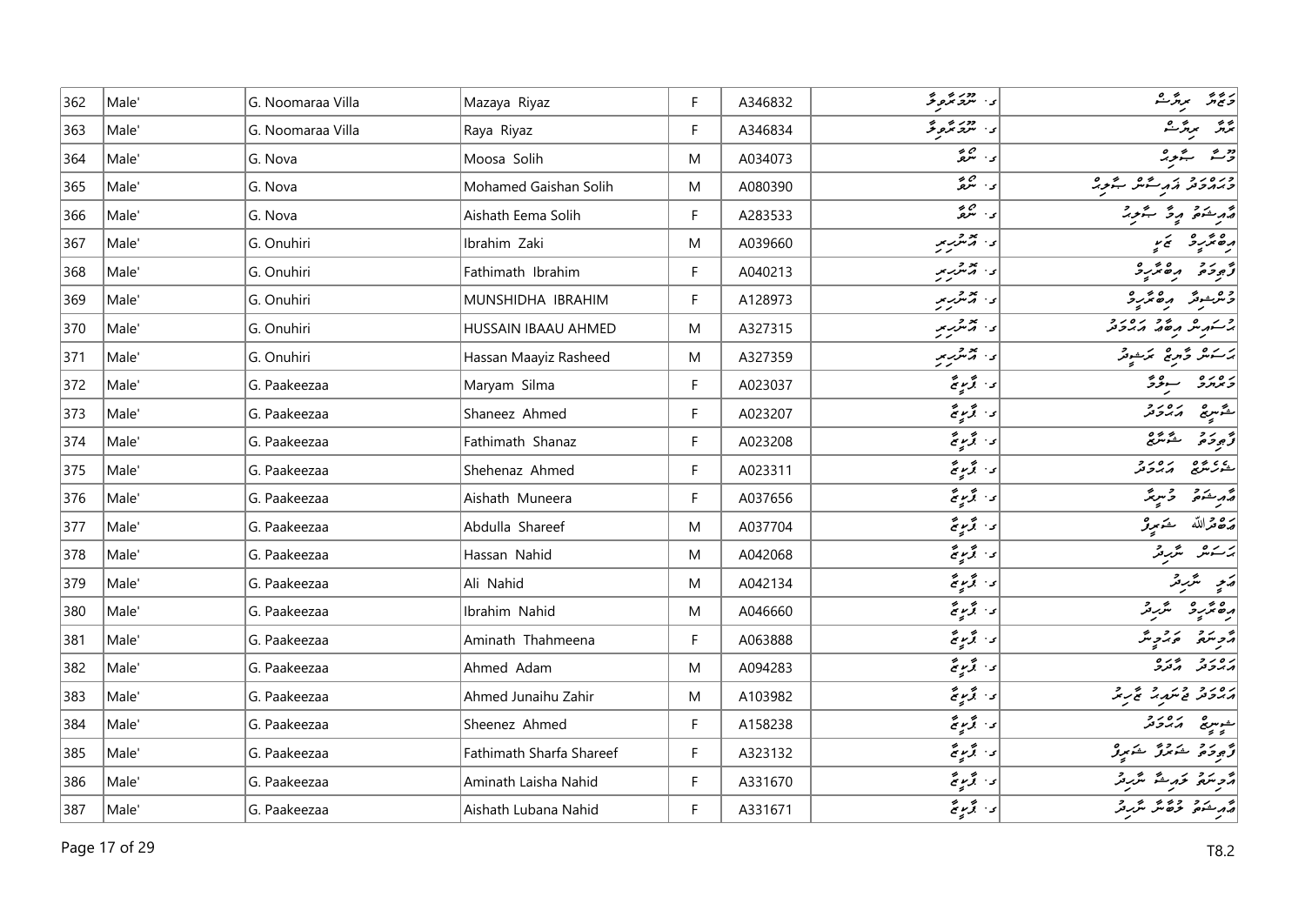| 388 | Male' | G. Paakeezaa       | Aishath Shaiha Shareef          | F  | A337043 | $\left[ \begin{array}{c} \mathbf{z} \\ \mathbf{z} \\ \mathbf{z} \end{array} \right]$ | مەر شكى شكىرىگە شكىرى                                   |
|-----|-------|--------------------|---------------------------------|----|---------|--------------------------------------------------------------------------------------|---------------------------------------------------------|
| 389 | Male' | G. Paakeezaa       | Fathima Ibha Ibrahim            | F  | A385237 | $\begin{bmatrix} z & z \\ z & \end{bmatrix}$                                         |                                                         |
| 390 | Male' | G. Pyramids        | Dr Abdul Hameed Ahmed<br>Maniku | M  | A033737 | ، بویمَه ه پ <sup>ه</sup>                                                            | גם כסתבה בין הפידה ביתור<br>גינה השתבה בין ההכתבת ביתור |
| 391 | Male' | G. Pyramids        | Mohamed Mabrook Abdul<br>Hameed | M  | A034452 | ئ بو پر پره په ه                                                                     | כנסנכ נספס נספסנ כ<br>כמהכת כסמי הסתימקת                |
| 392 | Male' | G. Pyramids        | Mushal Abdul Hameed Ahmed       | M  | A131221 | ا <sub>ی ا</sub> بوبرَد ؟ ے                                                          | و مره ره ده ره ره رو<br>د شهرنو مان ترتر تر مار د تر    |
| 393 | Male' | G. Rangehi         | Mariyam Ahmed                   | F  | A010788 | <br> ئ ئىرىقىچە س                                                                    | ג סגם גם גב<br>כינונים הגבת                             |
| 394 | Male' | G. Rangehi         | Mohamed Waheed Ali              | M  | A037074 | ى ئىچە ئىقرىپ                                                                        | ورەرو كەبىر كەب                                         |
| 395 | Male' | G. Rangehi         | Malak Mohamed Waheed            | F  | A161257 | ى ئەشرىگەر                                                                           |                                                         |
| 396 | Male' | G. Rihiveli        | Mohamed Amir                    | M  | A023849 | ى سورة مو<br>سرر                                                                     | ورەرو ئەچ                                               |
| 397 | Male' | G. Rihiveli        | <b>Abdul Majeed</b>             | M  | A035318 | ى سورەمو<br>سەر                                                                      | ر ه و و ر<br>د ه ترڅر و په تر                           |
| 398 | Male' | G. Rihiveli        | Abdul Muhaimin                  | M  | A035857 | ى سىرىدى<br>سەرىرى                                                                   | ره وه ور<br>ده د د د د بر بر                            |
| 399 | Male' | G. Rihiveli        | Fazeela Abdul Muhaimin          | F  | A039295 | ، سریره د                                                                            | 7999999999999                                           |
| 400 | Male' | G. Rihiveli        | Naeema Hussain                  | F  | A046544 | ، مورځ مو                                                                            | بتمدخ بمستهريش                                          |
| 401 | Male' | G. Rihiveli        | Ahmed Amir                      | M  | A062793 | ى سورۇمۇ                                                                             | أرور و و و                                              |
| 402 | Male' | G. Rihiveli        | Ibrahim Amir                    | M  | A066477 | ى سىرىمى<br>سىرىمى                                                                   | أرەنزىر ئەدىر                                           |
| 403 | Male' | G. Rihiveli        | Abdul Hameed                    | M  | A124291 | ى سىرىدى<br>سەرىرى                                                                   | رە دەر دەر                                              |
| 404 | Male' | G. Rihiveli        | Mohamed Zayan Hameed            | M  | A157541 | ى سورەمو                                                                             | כנסגב גם הקבת<br>כגורכת התית גבת                        |
| 405 | Male' | G. Rihiveli        | Abaan Ibrahim Amir              | M  | A161005 | ى سىرىدى<br>سەرىرى                                                                   | ג'לים גם ג'יב ג'ב ג'                                    |
| 406 | Male' | G. Rihiveli        | Hassan Alaan Moosa              | M  | A161232 | ى سىرىدى<br>سىرىرى                                                                   | ىر يەھەر ئەھرىر ئە                                      |
| 407 | Male' | G. Rihiveli        | Aishath Nooreen Moosa           | F  | A334986 | ، مورځ مو                                                                            | أمر منكار المتار المعرف المحر                           |
| 408 | Male' | G. Rihiveli        | Yoonus Mohamed Amir             | M  | A341259 | ، مورځ مو                                                                            | מכם כנסנכת בב<br>תית המגבת הכת                          |
| 409 | Male' | G. Saadhuna Manzil | Sadhna Hassan                   | F  | A037674 | ى شەھەر ھەر ئ                                                                        | گەرىگر كەسكەش                                           |
| 410 | Male' | G. Saadhuna Manzil | Hawwa Zahira                    | F  | A038256 | ى سەر ئەر ئىرىمى ئى                                                                  | پروژ پچ پ                                               |
| 411 | Male' | G. Saadhuna Manzil | Mohamed Sidhrath                | M  | A121860 | ى سەرتىر ئىرىمى ئى                                                                   | و ره ر و<br>تر پر ژ تر<br>بەلەر 2<br>سولەندە            |
| 412 | Male' | G. Saadhuna Manzil | Fathmath Seeza                  | F. | A167549 | <sub>ى</sub> شەر شىر ھ <sub>ى</sub> ھ                                                | قَ وحدة سبيحَ                                           |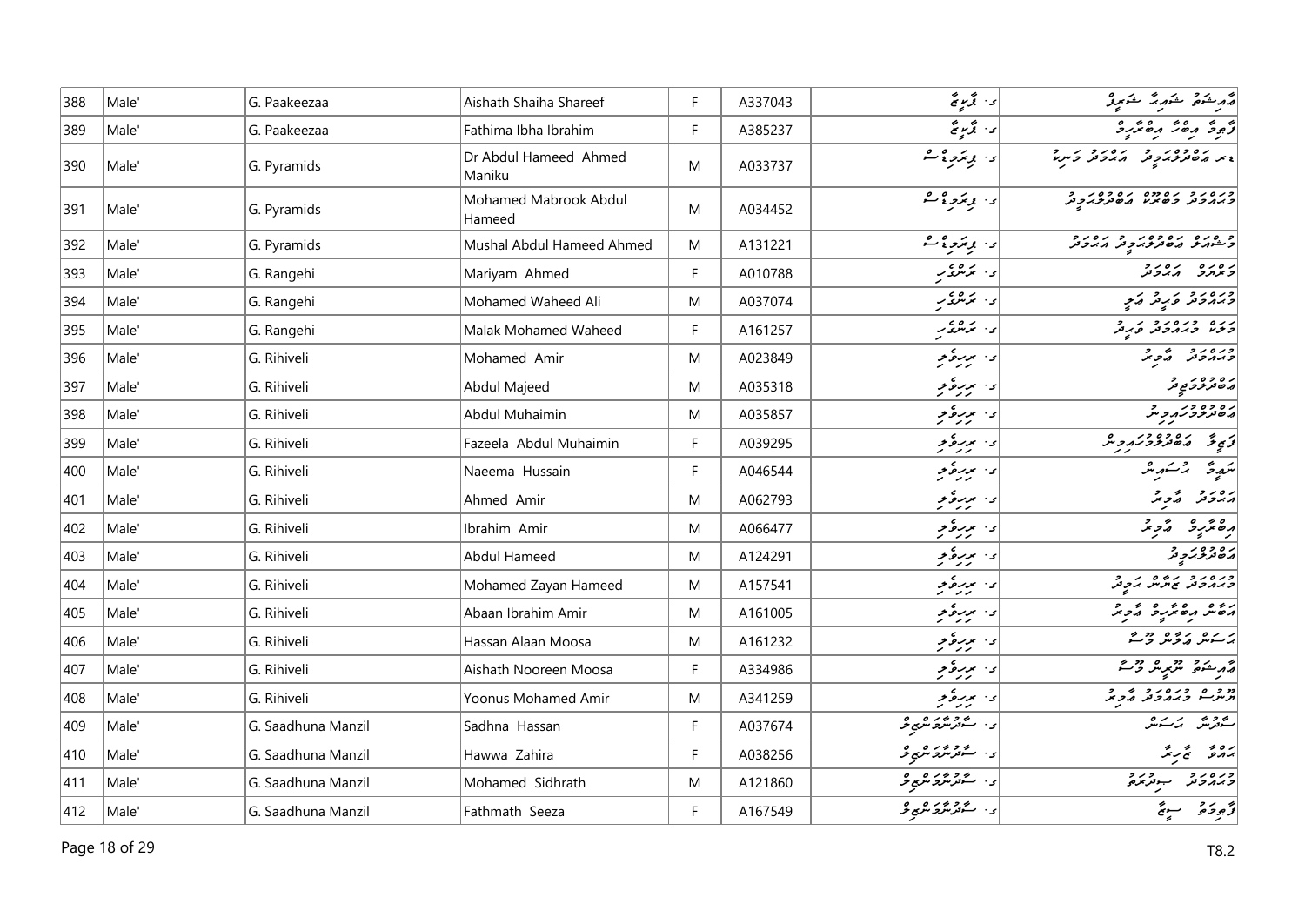| 413 | Male' | G. Saayaa       | Fathimath Nasheeda      | F  | A037173 | ى شەھر                              | و ده سرشونگر<br>در                             |
|-----|-------|-----------------|-------------------------|----|---------|-------------------------------------|------------------------------------------------|
| 414 | Male' | G. Saayaa       | Ibrahim Abdulla         | M  | A061077 | ى شەپىر                             | ارەتزېرد<br>وكحصرالله                          |
| 415 | Male' | G. Saayaa       | Mohamed Mahin           | M  | A065224 | ى شەھر                              | ورەرو ۇرش                                      |
| 416 | Male' | G. Saayaa       | Ahmed Madhih            | M  | A141239 | ى شەھر                              | رەر ئەرە                                       |
| 417 | Male' | G. Saayaa       | Maziya Abdul Sattar     | F  | A167252 | ى شەپىر                             | ره وه ره دو.<br>پره توپر شهر مونو<br>ۇ ئىم ئىر |
| 418 | Male' | G. Saayaa       | Aminath Nasheeda        | F  | A321542 | ى شەھر                              | أزويتكم الترجيعة                               |
| 419 | Male' | G. Saayaa Hiyaa | Aishath Nasheedha       | F  | A035526 | ى سەگە بەر                          | ۇرىشكى سىشىڭ                                   |
| 420 | Male' | G. Saayaa Hiyaa | Fathimath Juman Fareez  | F  | A329573 | ى سەھرىدىگە                         | توجوحه ومحاشر تربيع                            |
| 421 | Male' | G. Salient      | Hussain Riyaz           | M  | A000935 | ى سەمەم ھەھ                         | يز سكر مثل مريكر مش                            |
| 422 | Male' | G. Salient      | Maryam Shifa            | F  | A033009 | ى سەمەر ئىرو                        | شەتر<br>ر ه ر ه<br><del>و</del> بربرو          |
| 423 | Male' | G. Salient      | Shameema Mohamed        | F. | A033010 | ى سىمرۇش                            | و ر ه ر و<br><i>و ټ</i> رو تر<br>بشوردهم       |
| 424 | Male' | G. Salient      | Fathimath Sajna         | F  | A033095 | ى سەمەم ھە                          | ژ <sub>بوخ</sub> و سوړين                       |
| 425 | Male' | G. Salient      | Mohamed Shahid          | M  | A041640 | ى سەمەم ھە                          | ورەرو شەرو                                     |
| 426 | Male' | G. Salient      | Ahmed Shahid            | M  | A044144 | ى سىم ئەھ                           | برەر ئەرىر                                     |
| 427 | Male' | G. Salient      | Aminath Shaba Ismail    | F  | A065703 | ى سەمەم ھە                          | أروسه فساقه والمتوارثة                         |
| 428 | Male' | G. Salient      | Aishath Shaya Nishad    | F. | A333806 | ى سىم دەھ                           | ر<br>وزار شومی شورش سریشوتر<br>ر               |
| 429 | Male' | G. Salient      | Mohamed Rayyan Nishad   | M  | A333807 | <sub>ى</sub> . سەمەم مىرم           | ورەر و رەپ د سرشود.<br>دىرمەدىر مەمەشىر سرشۇنر |
| 430 | Male' | G. Salient      | Aishath Shaha Ismail    | F. | A339695 | ى سىمرۇش                            | وأرشاه شرقه ومحصوفه                            |
| 431 | Male' | G. Salient      | Fathimath Shadha Ismail | F. | A339697 | ى سەمەم ھە                          | ژوده ختر رحزرو                                 |
| 432 | Male' | G. Salient      | Mariyam Shara Hussain   | F  | A342022 | ى سەمەم ھە                          | رەرە بەي جەمرىر                                |
| 433 | Male' | G. Salient      | Aminath Shaila Hussain  | F  | A342024 | ى سەمەم ھە                          | أأدجر المتمريح بمسكر بثر                       |
| 434 | Male' | G. Samangiri    | Abdul Aleem             | M  | A009381 | ى سىترىمىيە                         | ره وه ر<br>په څنرنۍ نړ                         |
| 435 | Male' | G. Samangiri    | Ahmed Fahdhu            | M  | A025500 | ای کنگر می موسمه<br>ای کنگر میگر می | برەرو كەرو                                     |
| 436 | Male' | G. Samangiri    | Abdul Baais Abdul Aleem | M  | A061928 | <br> ی- سکوکسی مر                   | קס כס מים הס כס קס<br>הסטקפס הם הסטקפה         |
| 437 | Male' | G. Samanthaa    | Mohamed Aswan           | M  | A048480 | ى سەر ھەم                           | ورەرو برەپەر                                   |
| 438 | Male' | G. Samanthaa    | Adam Shifan             | M  | A049634 | ى سۇرتىرىم                          | پره <sub>شو</sub> ژي <sub>ن</sub> و            |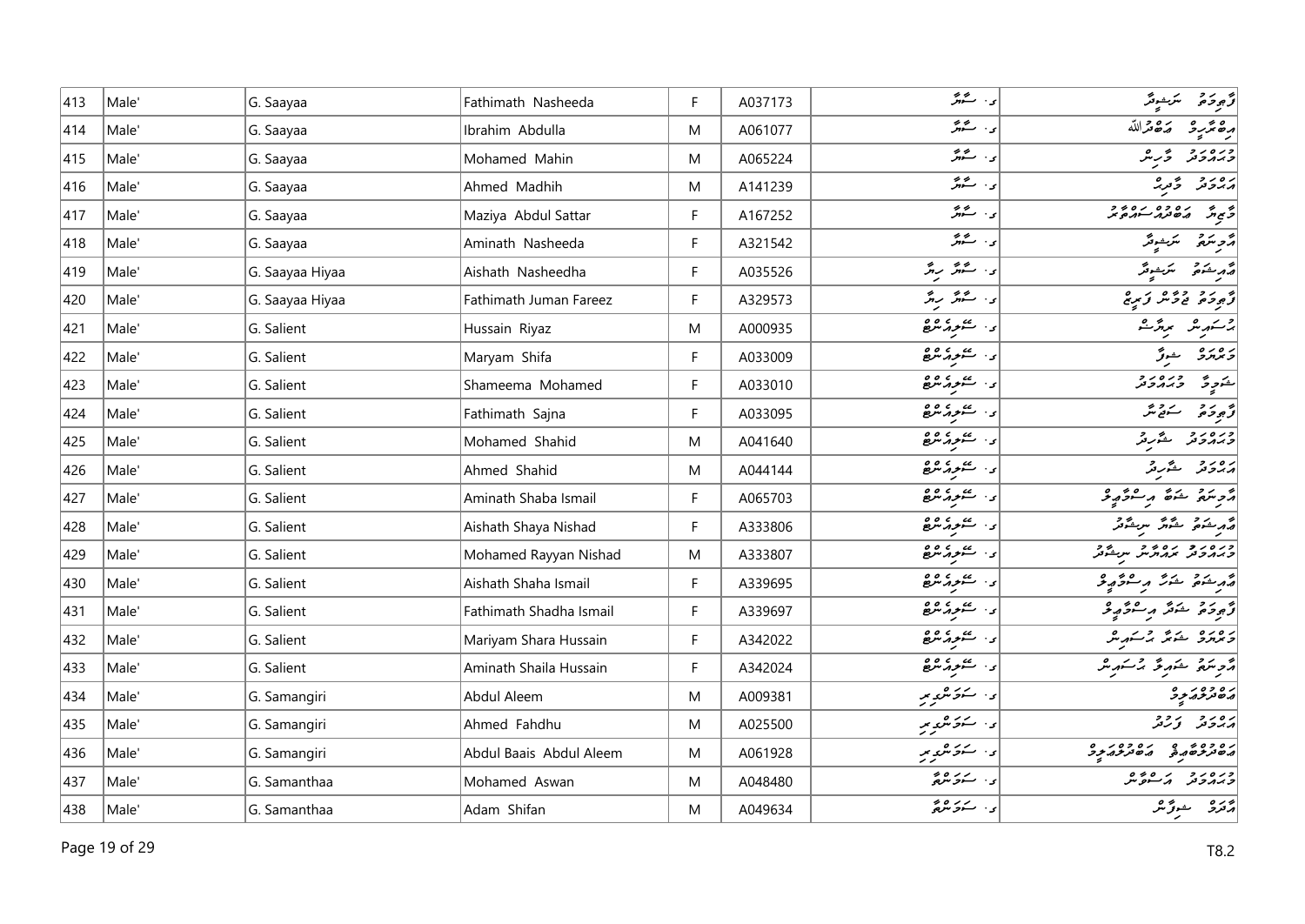| 439 | Male' | G. Samanthaa    | Ahmed Shi-aan           | M           | A052814 | ى سەر ھەھ                                | رەرو ھەرگىر<br>مەرىر ھەرگىر                       |
|-----|-------|-----------------|-------------------------|-------------|---------|------------------------------------------|---------------------------------------------------|
| 440 | Male' | G. Samanthaa    | Ibrahim Sinaan          | M           | A057680 | ى سەر ھەمچ                               | دەندىر                                            |
| 441 | Male' | G. Samanthaa    | Aishath Shahula         | $\mathsf F$ | A057681 | ى سەر ھەھ                                | $\frac{2}{3}$                                     |
| 442 | Male' | G. Samanthaa    | Ismail Hamza Mohamed    | M           | A348903 | ى سەر ھەمچ                               | بر عرض و بره و دره د و<br>بر عرض و بروی و بربروتر |
| 443 | Male' | G. Shaarigaa    | Ahmed Yaamin            | M           | A350744 | ى شەرقى                                  | גפגב ב <sub>ק</sub> בת                            |
| 444 | Male' | G. Shaarigaa 01 | Shakeela Jaufar         | $\mathsf F$ | A077957 | $01$ مَدَّمِرتَنَ $10$                   | شكار فتحارجهم                                     |
| 445 | Male' | G. Shaarigaa 01 | Shareefa Hassan         | F           | A206389 | $01$ مَدَّمِرِدَّ $01$                   | ڪيرڙ پاڪس                                         |
| 446 | Male' | G. Shaarigaa 01 | Hamza Jaufar            | M           | A206392 | $01$ مَدَّمِرَةٌ $01$                    | رەپ رورو                                          |
| 447 | Male' | G. Sizleemanzil | Mohamed Mushtag         | M           | A023249 | ، سرچ پ <sub>و</sub> چ ش <sub>کو</sub> چ | وره رحد وه دو چ<br>تربر در سورتی                  |
| 448 | Male' | G. Sizleemanzil | Mohamed Hafeez          | M           | A037840 | ى سوچ پەيھىرى چ                          | ورەر د پر ۋ                                       |
| 449 | Male' | G. Sizleemanzil | Aminath Hafeeza         | F           | A037841 | ى سوچ پەيھىرى چ                          | ۇ ئىر ئىر ئۇ                                      |
| 450 | Male' | G. Sizleemanzil | Azeeza Hassan           | F           | A048613 | ى سوچ موچ شرىر قر                        | ەي ئەسەر                                          |
| 451 | Male' | G. Sizleemanzil | Ahmed Nisam             | M           | A049710 | ى سوچ پەر شمېر ئى                        | رەرە س <sup>رم</sup> ۇ                            |
| 452 | Male' | G. Sizleemanzil | Mariyam Naseem          | $\mathsf F$ | A049718 | ى سوچ بېرى ش <sub>ك</sub> ې تو           | ويرجو الترسوفي                                    |
| 453 | Male' | G. Sizleemanzil | Mohamed Jameel          | M           | A053984 | ى سوچ پەچ شەپ                            | ورەرو يەر ئ                                       |
| 454 | Male' | G. Sizleemanzil | Fathimath Sizleen       | F           | A071943 | ى سى <i>بم پەرەكتىبى</i> ئ               | توجوحتمو<br>سەنج مويىگە                           |
| 455 | Male' | G. Sizleemanzil | Naziyya Ali             | F           | A082011 | ى سوچ پەيھىرى چ                          | لترىبە ۋە ئە<br>ەكىپىيە                           |
| 456 | Male' | G. Sizleemanzil | Aishath Suha            | F           | A121059 | ى سوچ پەچ شىر قر                         | و مرکز در<br>مرکز مشوی<br>ستەبىر                  |
| 457 | Male' | G. Sizleemanzil | Aneel Jameel            | M           | A293203 | ى سوچ پەيھىم پە                          | ړَ سرد کالا                                       |
| 458 | Male' | G. Thuna        | Hafeeda Ibrahim         | F           | A022695 | ى بە ھەتىر                               | رَوٍمَّ مِـ صَمَّرِة                              |
| 459 | Male' | G. Thuna        | Ismail Shafeeq          | M           | A040454 | ى بە ھەتىر                               | ر صور پر دارد.<br>مرسوم پر مشرور                  |
| 460 | Male' | G. Thuna        | Nishwath Ismail Shafeeq | F           | A056322 | ى بە ھەتىر                               | سرڪوي <sub>۾</sub> ڪوڻي ئي ڪري <sub>ر</sub> چ     |
| 461 | Male' | G. Thuna        | Lujain Ismail Shafeeq   | M           | A056429 | ى قويتر                                  | دۇر ھەر ھەر ھەر ئۇچ                               |
| 462 | Male' | G. Thuna        | MIRFATH ISMAIL SHAFEEQ  | F           | A060220 | ى بەھمىگە                                | وبرزة إر المؤرثة المورثة                          |
| 463 | Male' | G. Thuna        | Sara Ismail Shafeeq     | F           | A340575 | ی په هم متر                              | <i>ے پڑ <sub>م</sub>ے ڈی</i> و خروٍ و             |
| 464 | Male' | G. Thuna        | Luth Ismail Shafeeq     | M           | A340576 | ی په همیتر                               | دو ره ژو خرو                                      |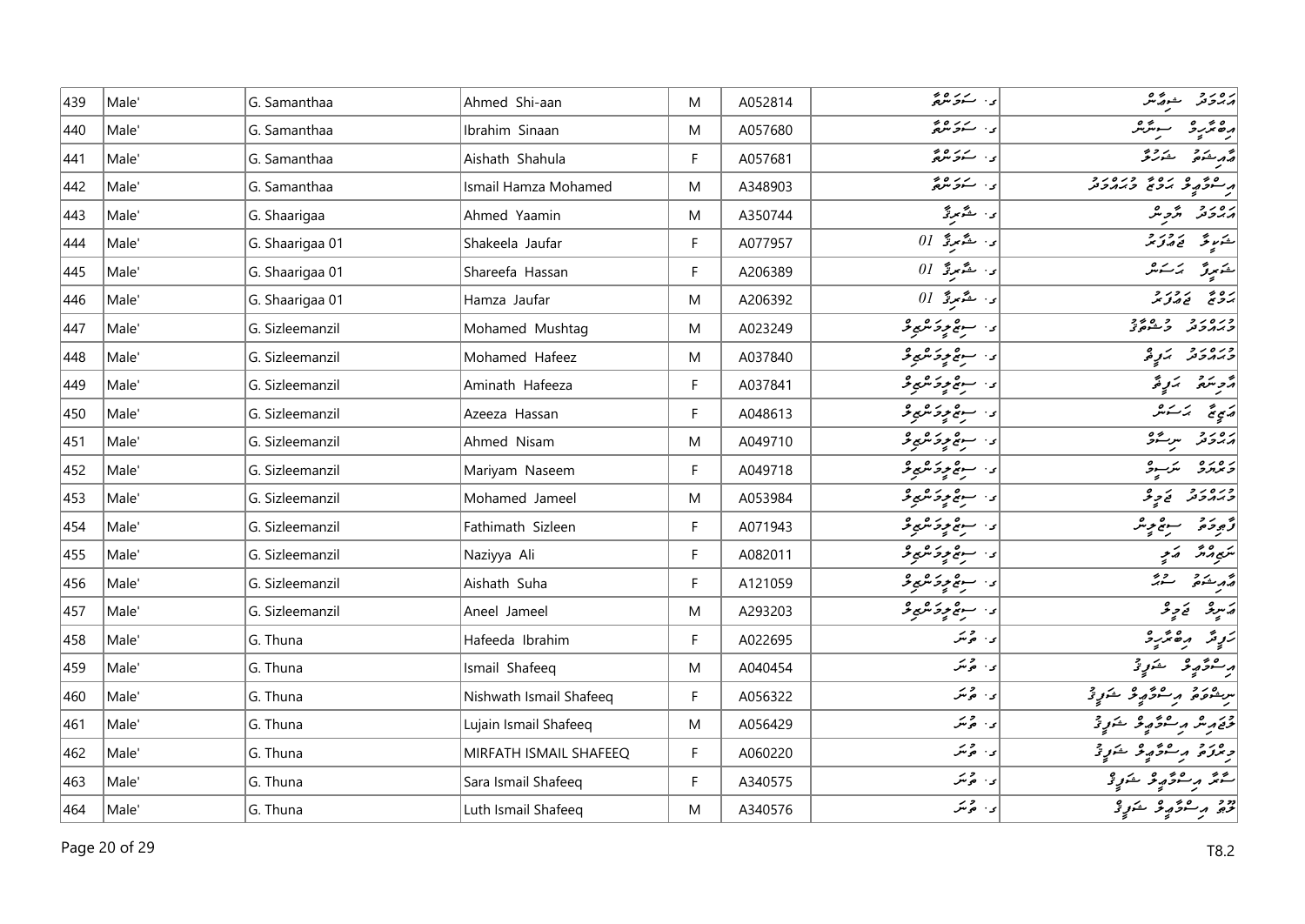| 465 | Male' | G. Ummeedhee Ufaa | Abdulla Ajwad              | M           | A039533 | ء ، مەھمەتەر قرم                            | أصرة مرالله المرور و                                                               |
|-----|-------|-------------------|----------------------------|-------------|---------|---------------------------------------------|------------------------------------------------------------------------------------|
| 466 | Male' | G. Ummeedhee Ufaa | Adam Akram                 | M           | A039534 | د ، م.م. د پرم. ژ                           | پوره ده ده<br>مرتور ملامرد                                                         |
| 467 | Male' | G. Ummeedhee Ufaa | Ibrahim Ashrah             | M           | A039535 | د ، مرم د پرمرتز                            | د ۱۵ پر د<br>كرشو بره                                                              |
| 468 | Male' | G. Ummeedhee Ufaa | Aishath Fareeda            | F           | A045235 | د . م. د و مرمر ژ                           | وكركو ويرقر                                                                        |
| 469 | Male' | G. Ummeedhee Ufaa | Fathimath Nabaha           | $\mathsf F$ | A148921 | .<br>د مرگه په پورتو                        | و وده سره و                                                                        |
| 470 | Male' | G. Ummeedhee Ufaa | Aishath Rifga              | $\mathsf F$ | A150333 | ء <sub>`</sub> م <sup>م</sup> مر پر مرمر تو | وكرمشكم المرواقي                                                                   |
| 471 | Male' | G. Ummeedhee Ufaa | Ahmed Aksham               | M           | A150337 | ى بەرگە <i>چە يېدۇ</i> گ                    | رەرو رەپرە                                                                         |
| 472 | Male' | G. Vaikeri        | Abdulla Hassan             | M           | A037903 | ى ئۇرىئاس                                   | مَدْهُ مِّرَاللَّهُ بَرَسَوْسُ                                                     |
| 473 | Male' | G. Vaikeri        | Rafiu Hassan               | M           | A038211 | <mark>ى ئەر</mark> ئىي                      | بمرورة الاسكانس                                                                    |
| 474 | Male' | G. Vaikeri        | Mohamed Shaan Rafiu        | M           | A330037 | ى ئەمرىكىمىز                                | ورەرو شەھ ئور                                                                      |
| 475 | Male' | G. Vaikeri        | Ali Shaam Rafiu            | M           | A371932 | <mark>ى ئەمرىئاس</mark> ر                   | ړې څو غږد                                                                          |
| 476 | Male' | G. Vaikeri        | Ahmed Shaavee Rafiu        | M           | A371933 | ى ئەمرىئاس                                  | رورو حقو مگرو                                                                      |
| 477 | Male' | G. Vaikeri        | Ahmed Azzam Abdulla        | M           | A382204 | ى ئەھمەتتىر<br>ئ                            | ره رو ره ده ره دالله                                                               |
| 478 | Male' | G. Vaikeri        | Mohamed Anjum Abdulla      | M           | A382251 | ى ئەھمەتلىمىيە<br>ئ                         | وره رو بره وه بره دالله                                                            |
| 479 | Male' | G. Vashafaru      | Ali Arif                   | M           | A007323 | ى بە ئەترىمى                                | أرشح أرتبوقر                                                                       |
| 480 | Male' | G. Vashafaru      | Mohamed Mujuthaba Adam     | M           | A007367 | ى بە ئەترىمى                                | 2000 2009 2009<br>2005 2596 200                                                    |
| 481 | Male' | G. Vashafaru      | Hussain Athif              | M           | A007500 | ى بە ئەترىمى                                | جەسىر شەھ ئە                                                                       |
| 482 | Male' | G. Vashafaru      | Abdulla Waheed             | M           | A010685 | ى بە ئەترىمى                                | أشكاه والله المحربية                                                               |
| 483 | Male' | G. Vashafaru      | Iqbal Adam                 | M           | A010934 | ى بە ئەترىمى                                | د چې د مرده                                                                        |
| 484 | Male' | G. Vashafaru      | Nadiya Adam                | $\mathsf F$ | A012641 | ى بە ئەترىمى                                | ىئۇبرى <i>ز</i><br>پر ہ<br>مرکز                                                    |
| 485 | Male' | G. Vashafaru      | Hussain Waheed             | M           | A026274 | ى بە ئەترىمى                                | جرسكورهن الحاريق                                                                   |
| 486 | Male' | G. Vashafaru      | Rahma Adam Abdul Rahman    | F           | A052469 | ى بە ئەترىپى                                | ر ہ به بر ہ ر ہ د ہ ر ہ بر د<br>بربرات مرکزات میں قبرم مربرات س                    |
| 487 | Male' | G. Vashafaru      | Abdul Rahman Ganim         | M           | A052610 | ى بە ئەترىپى                                | גם כם גם כם המהב                                                                   |
| 488 | Male' | G. Vashafaru      | Abdul Rahman Mujthaba Adam | M           | A062201 | ى بە ئەترىپى                                | ג ם כם ג ם ג ם - כם ג וב - ג ם<br>ג סינג <i>ג ג</i> כ ייג - כ <u>ב</u> ב ים - ג ינ |
| 489 | Male' | G. Vashafaru      | Ahmed Ghaalib              | M           | A066026 | ى بە ئەترىمى                                | برەرد ئەدە                                                                         |
| 490 | Male' | G. Vashafaru      | Aishath Huda Adam          | F           | A067421 | ى بە ئەترىمى                                | أثم مرشوح ومردم ومردم                                                              |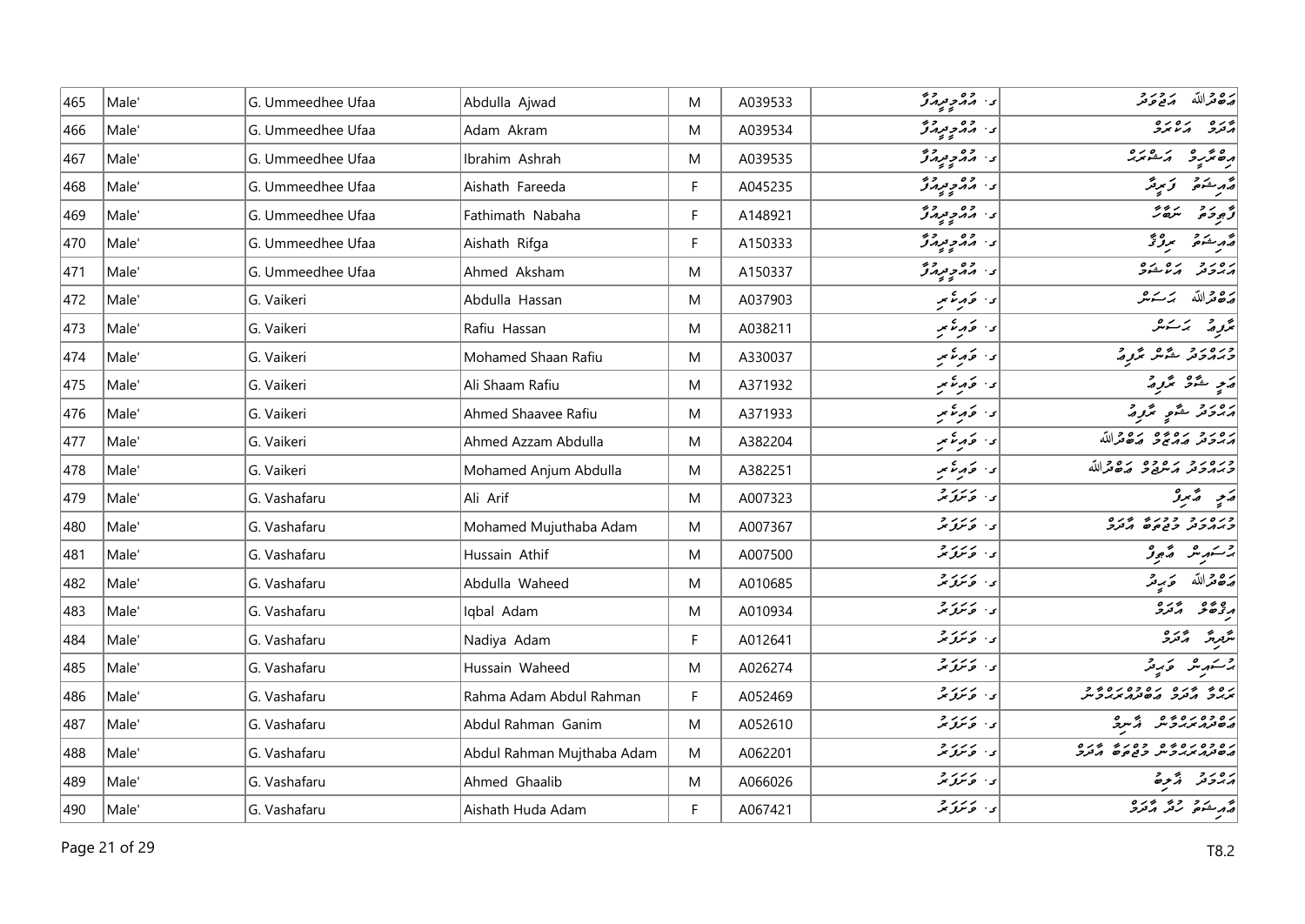| 491 | Male' | G. Vashafaru | Ahmed Arif Adam                   | ${\sf M}$ | A070020 | ى بە ئەترىپى                | גפגב הזיני הנקב                                      |
|-----|-------|--------------|-----------------------------------|-----------|---------|-----------------------------|------------------------------------------------------|
| 492 | Male' | G. Vashafaru | Maahliga Adam                     | F         | A076568 | ى بە ئەترىپى                | ومروتخ أردو                                          |
| 493 | Male' | G. Vashafaru | Thohira Adam                      | F         | A076931 | ى بە ئەترىمى                | $rac{1}{350}$                                        |
| 494 | Male' | G. Vashafaru | Hassaan Waheed                    | M         | A092897 | ى بە ئەترىپى                | برە ئەتر ئەيەتر                                      |
| 495 | Male' | G. Vashafaru | Shamsunnisa Mohamed               | F         | A093940 | ا ئەسىمى ئەتىر              | شوه وه سره دره دو<br>شوه سهر سر                      |
| 496 | Male' | G. Vashafaru | Sobah Adam                        | F         | A104979 | ى بە ئەترىپى                | بەدە ئەدە                                            |
| 497 | Male' | G. Vashafaru | Aishath Fareena                   | F         | A128619 | ى بە ئەترىمىگە              | قەرسىنى ئۇمپىتى                                      |
| 498 | Male' | G. Vashafaru | Fathimath Warudha                 | F         | A128620 | ى بە ئەترىمى                | و د د دور                                            |
| 499 | Male' | G. Vashafaru | Mohamed Ahusan                    | M         | A128621 | <mark>ء - ءَ ترتو تر</mark> | ورەرو رەپ                                            |
| 500 | Male' | G. Vashafaru | Muammar Adam                      | M         | A150100 | ى بە ئەترىمىگە              | כנסנד בנס<br><i>בה</i> הכית הבנ <i>ב</i>             |
| 501 | Male' | G. Vashafaru | Abdul Rahmaan Muaz                | ${\sf M}$ | A155955 | ى بە ئەترىمى                | נסכםנספיק כפס<br>הסנגיגיקייני כה                     |
| 502 | Male' | G. Vashafaru | FATHIMATH NUBLA LATHEEF           | F         | A167068 | ى بە ئەترىمى                | توجدة معصو ترجي                                      |
| 503 | Male' | G. Vashafaru | Aminath Maisa Latheef             | F         | A329959 | ى بە ئەترىمى                | أأوسكة وأرث وجود                                     |
| 504 | Male' | G. Vashafaru | Adam Ahnaf                        | ${\sf M}$ | A334855 | ى بە ئەترىمى                | أدره بره بره                                         |
| 505 | Male' | G. Vashafaru | Afsah Abdulla Adam                | M         | A334856 | ى بە ئەترىمى                | بره برد بره دالله مردره                              |
| 506 | Male' | G. Vashafaru | Raaif Abdulla Adam                | M         | A334857 | ى بە ئەترىمى                | بمهرو رەمزاللە مەمرد                                 |
| 507 | Male' | G. Vashafaru | Hajar Zubair                      | F         | A338684 | ى بە ئەترىمى                | 5.002                                                |
| 508 | Male' | G. Vashafaru | Maryam Hashma Hussain             | F         | A338821 |                             | رەرە برەپ برىكىدىك                                   |
| 509 | Male' | G. Vashafaru | Aminath Musthageema Iqbal         | F         | A339650 | د ۱۰ د تروکر                | أزمر ومنفوق الملحف                                   |
| 510 | Male' | G. Vashafaru | Muhammad Abdul Basith             | M         | A361824 | ى بە ئەترىمى                | ورەر د رەپرەھ دە<br>تربر برەترىق بەي                 |
| 511 | Male' | G. Vashafaru | Awathif Iqbaal Adam               | F         | A361827 | ى بە ئەترىمى                | ر و دره و دره                                        |
| 512 | Male' | G. Yoolin    | Mohamed Shahid                    | M         | A121818 | ى ئەھمەتە                   | ورەرو شەرىر                                          |
| 513 | Male' | G. Yoolin    | Ahmed Jawaz Abdul Razzaq<br>Ahmed | ${\sf M}$ | A303669 | ء مجموعه                    | נסנד נשם נסדסנם שם נסנד<br>המכת בפים השתה מהים באמכת |
| 514 | Male' | G. Yoolin    | Hussain Jawad                     | M         | A303672 | ا <i>و میشو</i> ینگر        | جر شهر شهر المعرف المحمد                             |
| 515 | Male' | G. Yoolin    | HASSAN AFSAL                      | M         | A338900 | ى ئەھمەت                    | يەسەھەر ئەۋسەۋ                                       |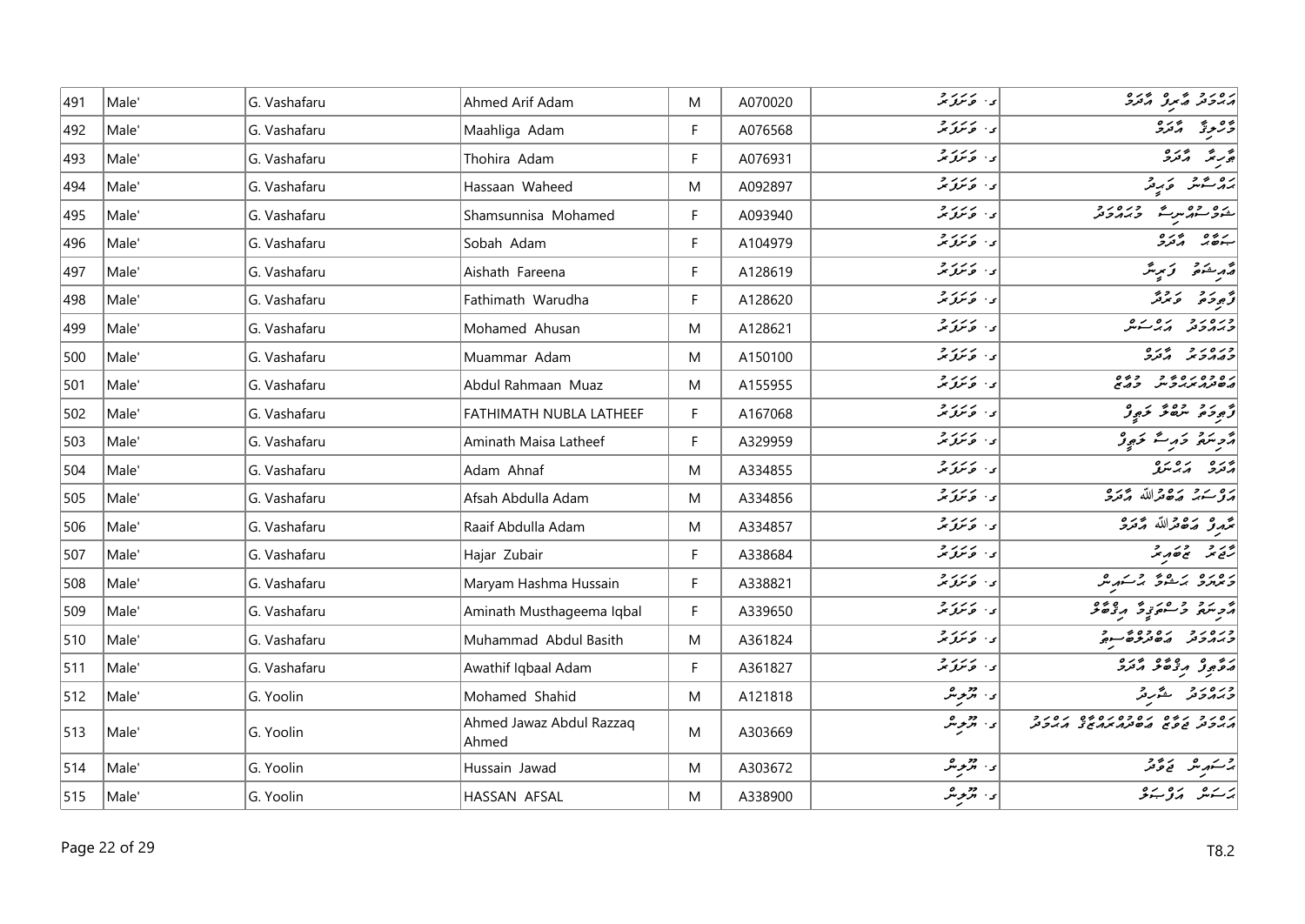## *w7qAn8m? sCw7mRo>u; wEw7mRw;sBo<*

| ' مرمر | 'يئرىثر: |
|--------|----------|
|        |          |
|        |          |
|        |          |

## *w7q9r@w7m> sCw7qHtFoFw7s; mAm=q7 w7qHtFoFw7s;*

| ىر تە | $\mathcal{O} \times$<br>$\sim$ | $\sim$<br>. . | لترنثر |
|-------|--------------------------------|---------------|--------|
|       |                                |               |        |
|       |                                |               |        |
|       |                                |               |        |

| انترنثر: | $^{\circ}$ | يبرهر | $^{\circ}$<br>سرسر |
|----------|------------|-------|--------------------|
|          |            |       |                    |
|          |            |       |                    |
|          |            |       |                    |

| ىرتىر: | 。<br>سر سر | .,<br>مرسر |
|--------|------------|------------|
|        |            |            |
|        |            |            |
|        |            |            |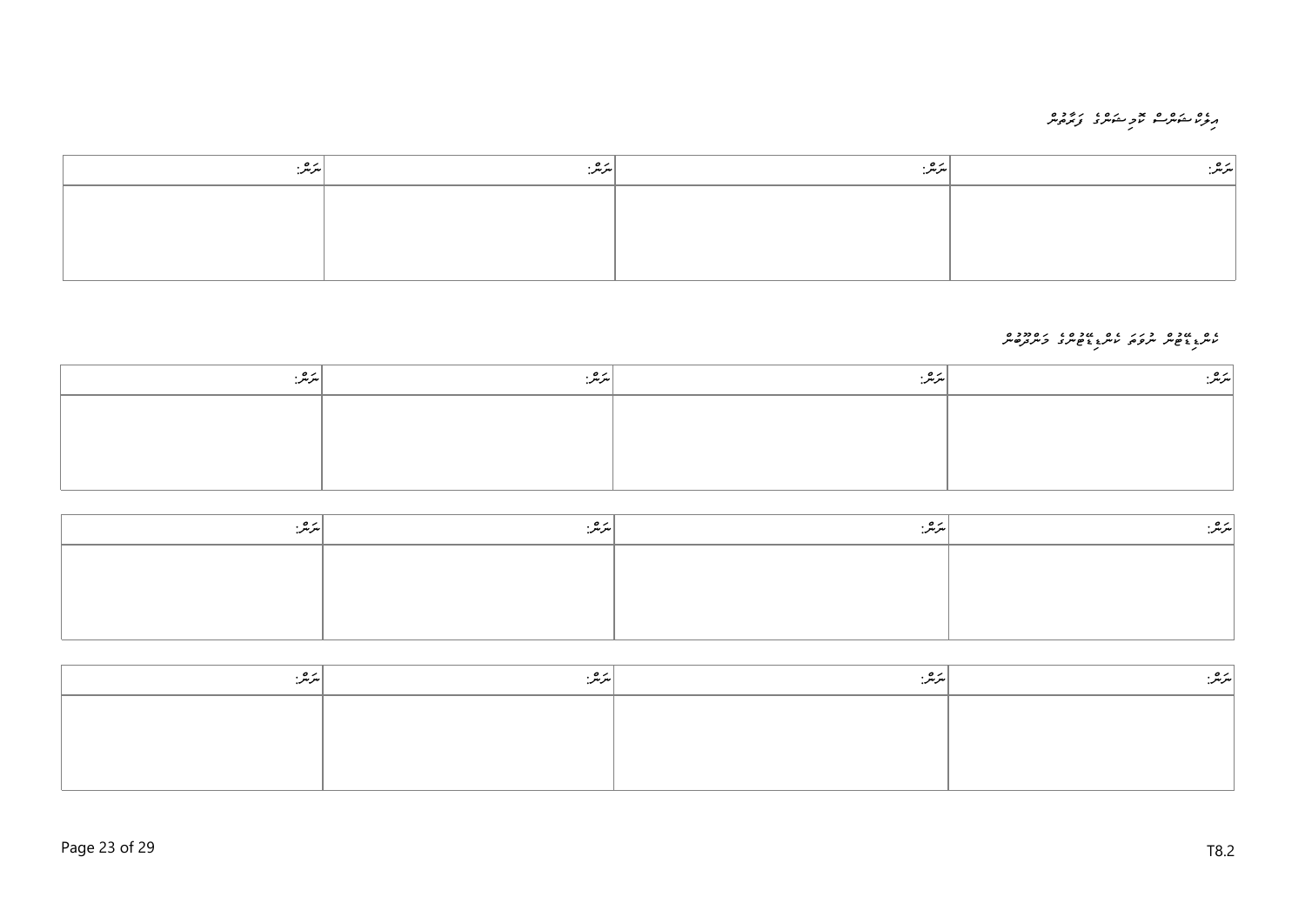| يزهر | $^{\circ}$ | ىئرىتر: |  |
|------|------------|---------|--|
|      |            |         |  |
|      |            |         |  |
|      |            |         |  |

| متريثر به | 。<br>َ سرسر ِ | يتزيترا | سرسر |
|-----------|---------------|---------|------|
|           |               |         |      |
|           |               |         |      |
|           |               |         |      |

| ىرتىر: | $\sim$ | ا بر هه. | لىرىش |
|--------|--------|----------|-------|
|        |        |          |       |
|        |        |          |       |
|        |        |          |       |

| 。<br>مرس. | $\overline{\phantom{a}}$<br>مر سر | يتريثر |
|-----------|-----------------------------------|--------|
|           |                                   |        |
|           |                                   |        |
|           |                                   |        |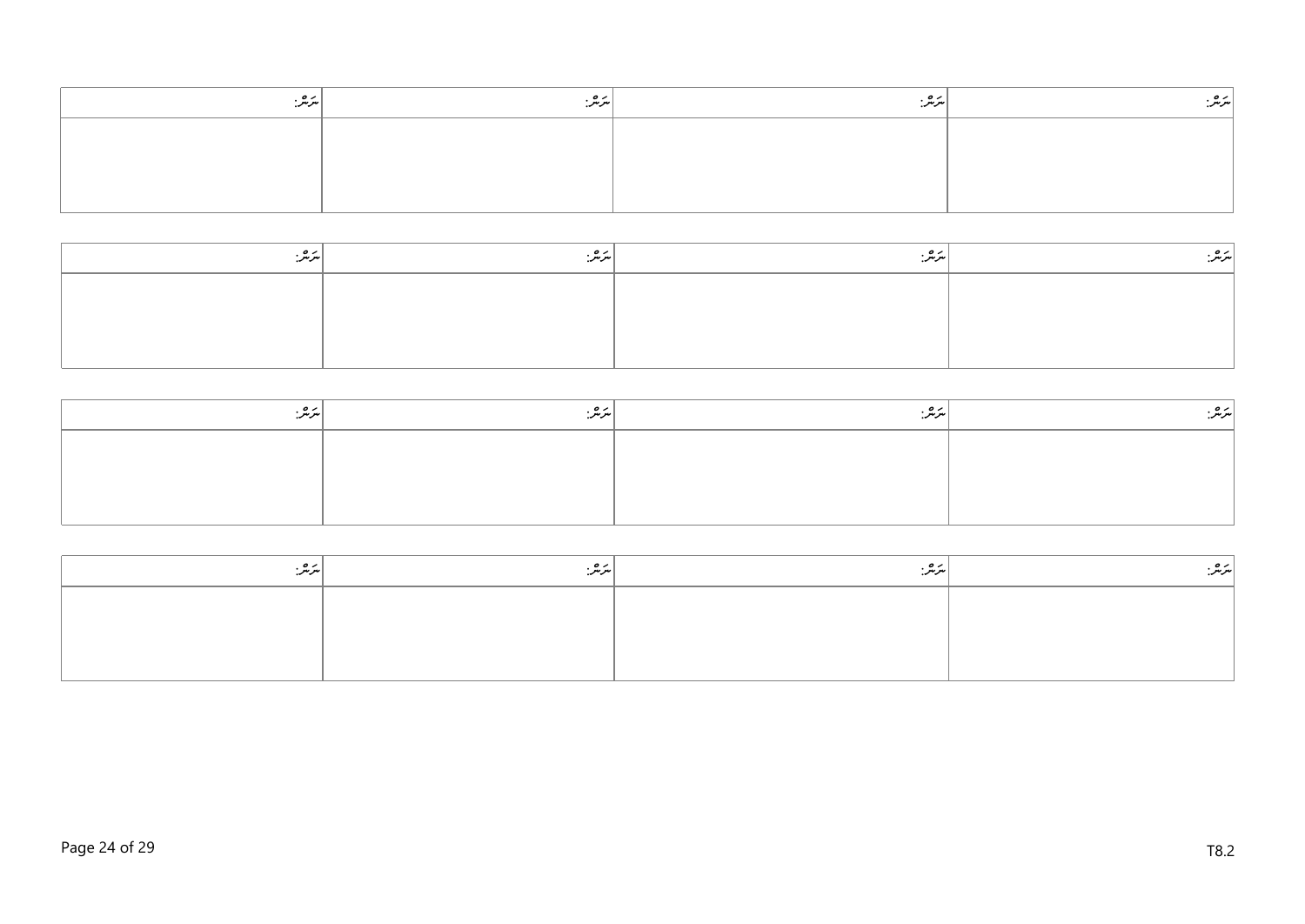| ير هو . | $\overline{\phantom{a}}$ | يرمر | اير هنه. |
|---------|--------------------------|------|----------|
|         |                          |      |          |
|         |                          |      |          |
|         |                          |      |          |

| ىر تىر: | $\circ$ $\sim$<br>" سرسر . | يبرحه | o . |
|---------|----------------------------|-------|-----|
|         |                            |       |     |
|         |                            |       |     |
|         |                            |       |     |

| انترنثر: | ر ه |  |
|----------|-----|--|
|          |     |  |
|          |     |  |
|          |     |  |

|  | . ه |
|--|-----|
|  |     |
|  |     |
|  |     |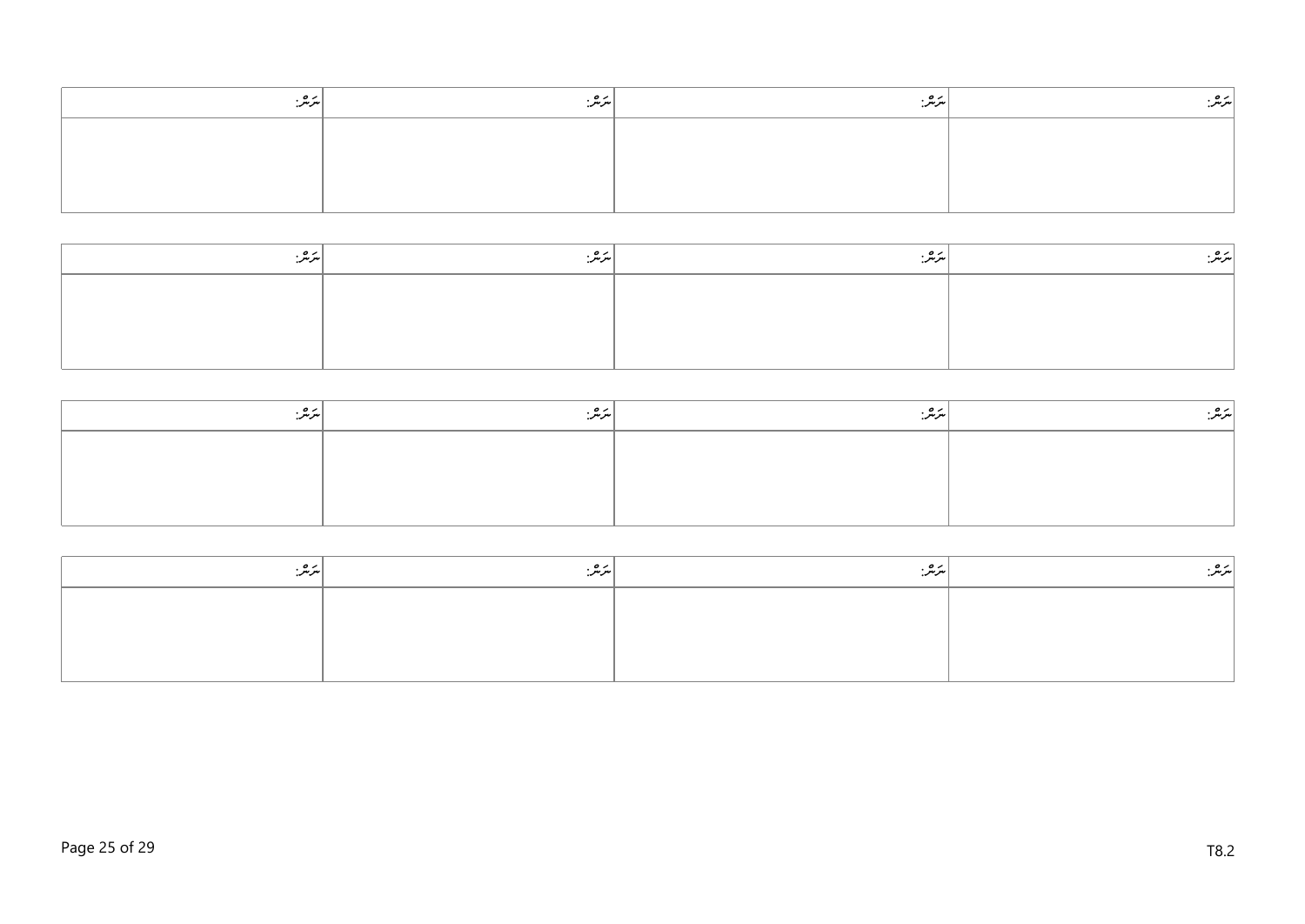| ير هو . | $\overline{\phantom{a}}$ | يرمر | اير هنه. |
|---------|--------------------------|------|----------|
|         |                          |      |          |
|         |                          |      |          |
|         |                          |      |          |

| ىر تىر: | $\circ$ $\sim$<br>" سرسر . | يبرحه | o . |
|---------|----------------------------|-------|-----|
|         |                            |       |     |
|         |                            |       |     |
|         |                            |       |     |

| انترنثر: | ر ه |  |
|----------|-----|--|
|          |     |  |
|          |     |  |
|          |     |  |

|  | . ه |
|--|-----|
|  |     |
|  |     |
|  |     |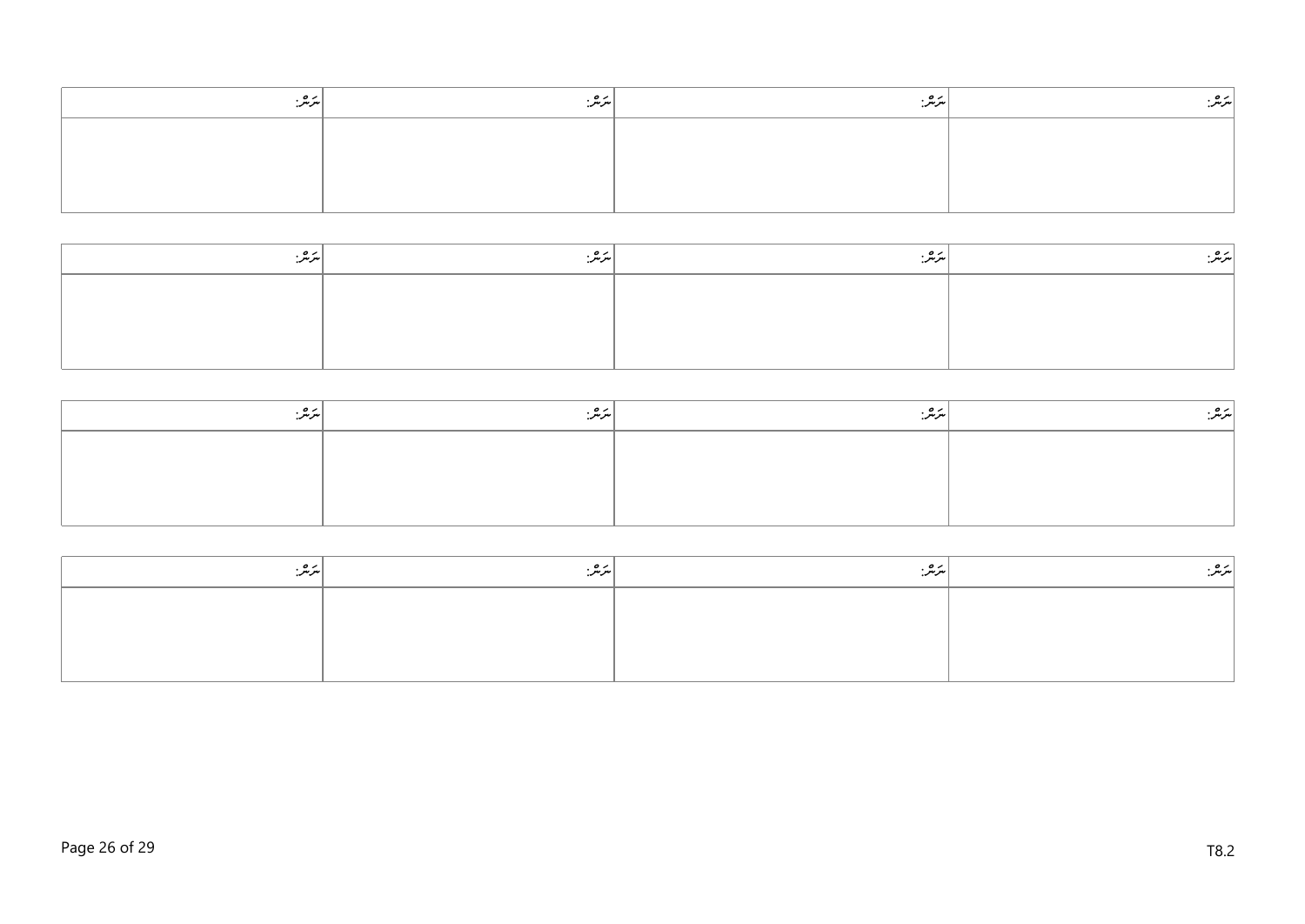| $\cdot$ | ο. | $\frac{\circ}{\cdot}$ | $\sim$<br>سرسر |
|---------|----|-----------------------|----------------|
|         |    |                       |                |
|         |    |                       |                |
|         |    |                       |                |

| ايرعر: | ر ه<br>. . |  |
|--------|------------|--|
|        |            |  |
|        |            |  |
|        |            |  |

| بر ه | 。 | $\sim$<br>َ سومس |  |
|------|---|------------------|--|
|      |   |                  |  |
|      |   |                  |  |
|      |   |                  |  |

| 。<br>. س | ىرىىر |  |
|----------|-------|--|
|          |       |  |
|          |       |  |
|          |       |  |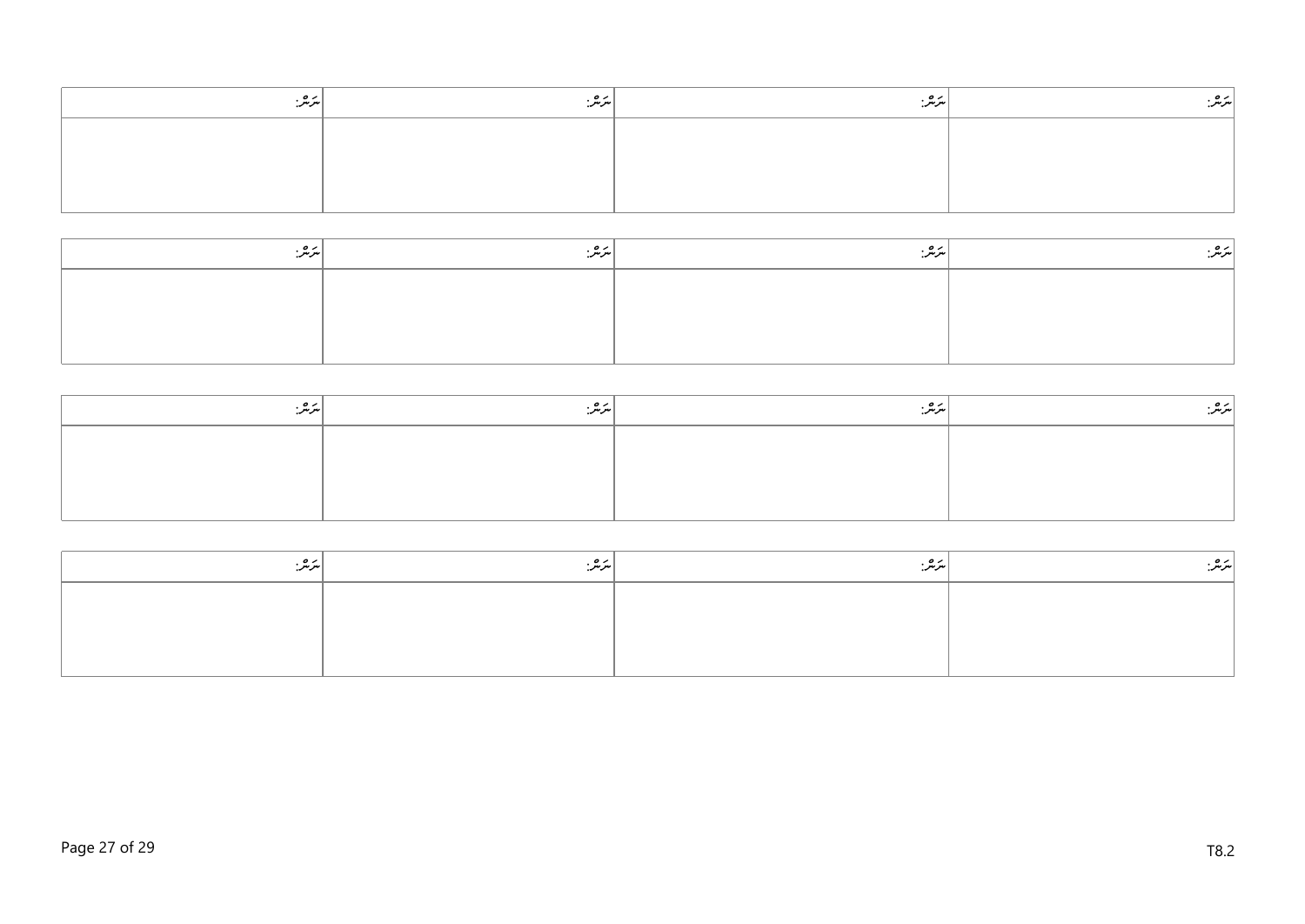| ير هو . | $\overline{\phantom{a}}$ | يرمر | لتزمثن |
|---------|--------------------------|------|--------|
|         |                          |      |        |
|         |                          |      |        |
|         |                          |      |        |

| ئىرتىر: | $\sim$<br>ا سرسر . | يئرمثر | o . |
|---------|--------------------|--------|-----|
|         |                    |        |     |
|         |                    |        |     |
|         |                    |        |     |

| 'تترنثر: | 。<br>,,,, |  |
|----------|-----------|--|
|          |           |  |
|          |           |  |
|          |           |  |

|  | . ه |
|--|-----|
|  |     |
|  |     |
|  |     |